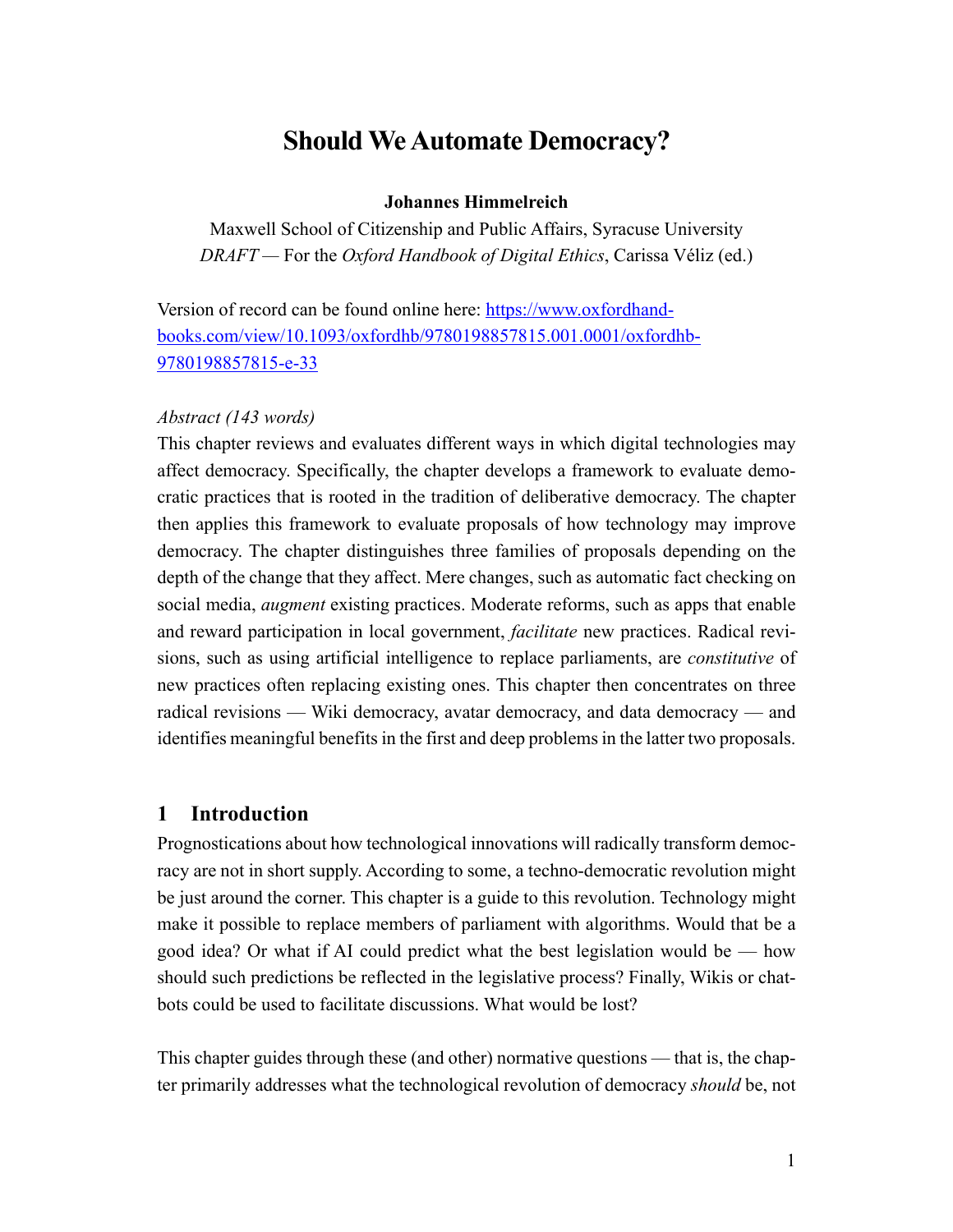what it is or could be. I proceed by surveying existing ideas, suggestions, or proposals and then subject some of them to the larger question: What is their potential to improve democracy? I approach this question by checking how well the proposals comport with democratic norms. <sup>1</sup> Institutionally, I concentrate on the legislative side of democracy and the relation between citizens and legislators. <sup>2</sup> How technological innovations in the legislative process should be evaluated is comparatively under-explored, given how centrally the legislative process features in democratic theory. To start somewhat foundationally, I begin with the question: What is democracy and what are democratic norms?

## **2 Democratic norms**

Democracy is, centrally, a system of making collective decisions on matters of public concern in a way that gives each individual a fair and equal opportunity of influence over decisions (Christiano 1996; 2008; 2018; Kolodny 2014). Although different theories of democracy differ in how they understand 'fair and equal opportunity of influence', theories that see democracy as a forum and not only a market — following the image of Elster (1989) — generally agree that this equality of influence only comes about by realizing a broader social ideal. This democratic social ideal includes values such as freedom, community and equality, as well as rights and liberties concerning privacy, free expression, or religion. An ideal democracy affirms these values and liberties in practices of participation, deliberation, and association engaged in by citizens who see themselves and others as free and equal. Examples of participation are voting, signing a petition, attending a public hearing, or submitting a freedom of information

<sup>&</sup>lt;sup>1</sup> For the purposes of this chapter, I understand 'technology' to mean mostly software — apps or webbased services — that implement functions by relying on a dense digital network infrastructure (such as community participation apps, Wikipedia, or quadratic voting – more on each below) or on data and statistical and machine learning techniques (such as the forms of data-driven democracy that I discuss towards the end).

<sup>&</sup>lt;sup>2</sup> This chapter largely ignores how technology may affect the work of public service agencies and government departments, courts, or informal deliberations offline and online. Unfortunately, it thereby also ignores how introducing automation in one realm may affect another, for example, automating the legislative process may affect public administration. For a systematic review with a broader institutional aperture see Fung et al. (2013). For a framework to evaluate digital technologies in the public sphere see Cohen and Fung (2021). On the use of technology in government see Chen and Ahn (2017) and for frameworks to evaluate practices of public administration see Bozeman (2007), Zacka (2017), Nabatchi (2018), and Heath (2020).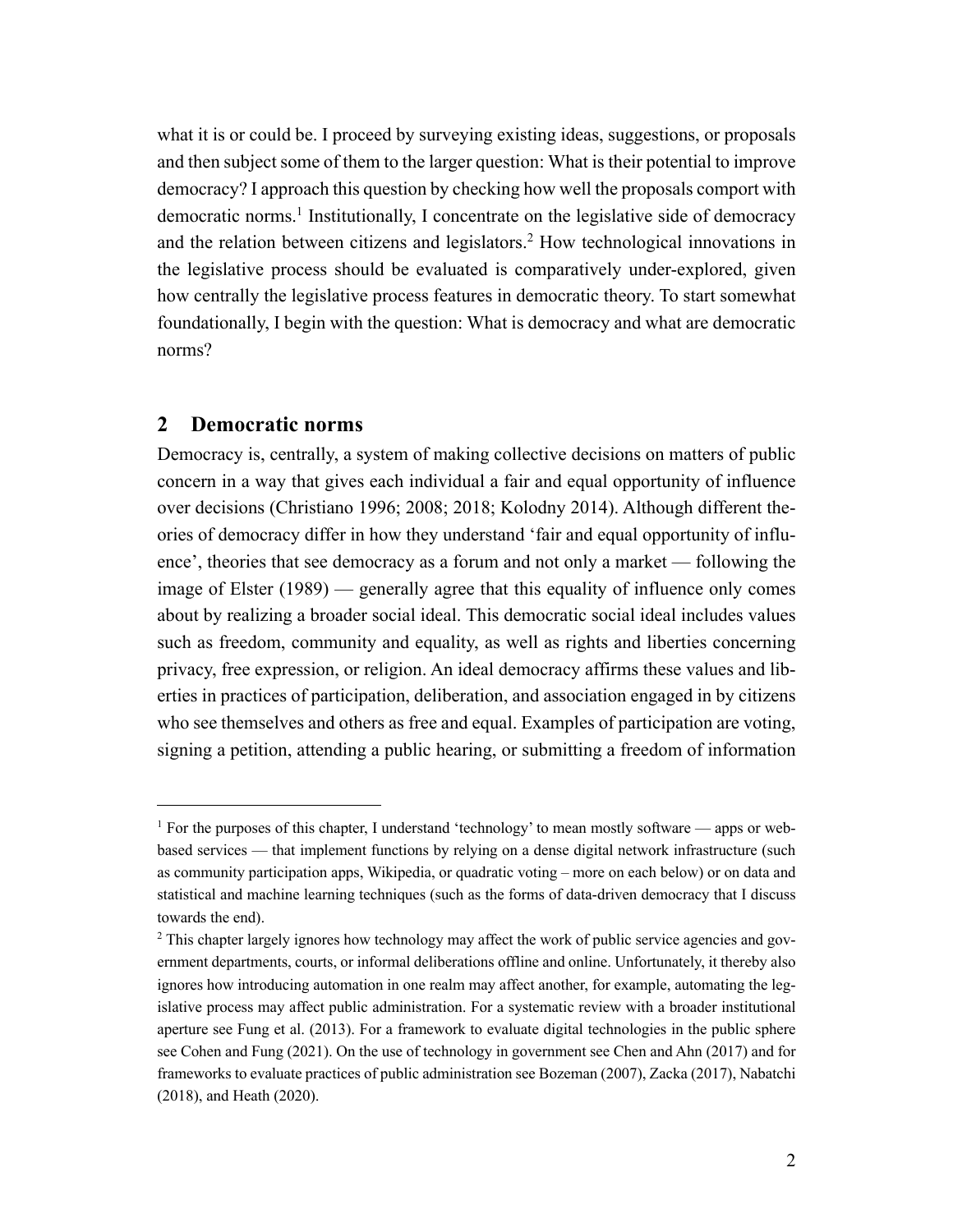request. Examples of deliberation are debates in parliament, political advertisements, and discussions, even intemperate ones, on Twitter. Association, finally, can come in forms as diverse as contributing to the work of a labour union, joining a spontaneous effort to clean up a public park, and trade organizations facilitating vocational training (Cohen and Rogers 1993). These practices — participation, deliberation, and association — are social practices that need not always be political in nature (Gould 1988; Talisse 2019). For the purposes of this chapter, these practices will take centre stage because it is at this level of practices where digital technologies intervene.<sup>3</sup> Because these practices are partly constitutive of a living democracy, I call them 'democratic practices'.4

It is important to keep in mind that democracy is not just procedure. If democracy were just procedure — say, for example, if democracy consisted in the expression and aggregation of preferences across some range of issues — then technology could augment democracy relatively easily. Anything that lubricated or expanded the democratic gearbox of aggregation would improve democracy. To improve democracy understood as a procedure, you would call an engineer.<sup>5</sup>

But only augmenting the gearbox will not do. Democratic practices comprise more than aggregation. The social ideal of democracy includes norms that govern how people participate, deliberate, and mobilize for democracy. This social ideal forms a substantive theoretical commitment of this chapter and has been contested on grounds of both its desirability and its tenability.<sup>6</sup> I take it for granted that, in the words of Elster (1989), the idea of democracy comprises not just a market but also a forum.

The idea that democracy is a forum and not a market shapes how the question of whether digital technologies can enhance democracy is to be approached. Democratic values and norms need to be in clear view in order to evaluate on their basis how technology affects the forum of democracy from a normative perspective.

<sup>&</sup>lt;sup>3</sup> I largely set aside questions of justification and authority.

<sup>4</sup> To be clear, these practices as such, unless governed by democratic norms, are not sufficient for democracy and are even compatible with living under authoritarianism.

<sup>5</sup> Nevertheless, procedures and the integrity of elections are important to democracy.

 $6$  See Cohen (1997) for an argument, and Talisse (2019, 50–67) for an accessible motivation of deliberative democracy.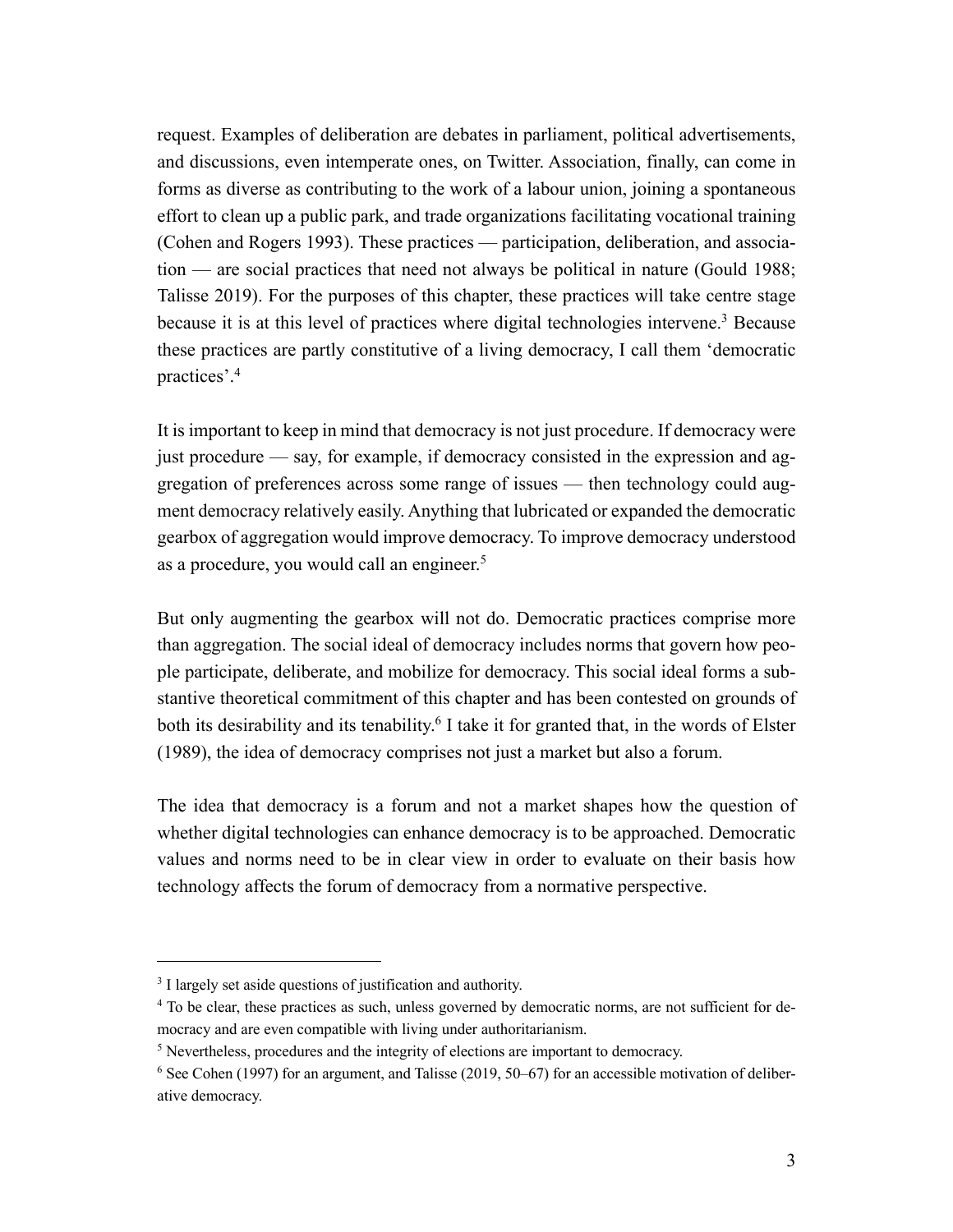Conduct in the forum of democracy can be more or less democratic. In discussion, a colourful invective might be delightful and rhetorically effective, but it generally is not considered good democratic practice. Likewise, politicians blocking fellow citizens on Twitter is bad democratic practice. We have thus at least some grasp of democratic norms and use them to evaluate conduct in the forum of democracy. For the purposes of this chapter, I concentrate mostly on norms of participation and deliberation. Specifically, I highlight two norms of participation, two norms of deliberation, and one of association. <sup>7</sup> I will draw on these norms when discussing different proposals of digital democracy.

First and foremost, participatory practices include the *norm of egalitarian participation* (Rawls 1971, sec. 36; Cohen 1989; Christiano 1996, chap. 2; 2008; Wilson 2019). To further the ideal of fair and equal influence, citizens and organizations ought to take steps to overcome marginalization and subordination, for example, by speaking up against hate speech. The norm of egalitarian participation hence includes a demand for inclusion. Similarly, voting laws that effectively hinder nameable groups from participating do not live up to the norm of egalitarian participation. Instead, the norm of egalitarian participation would require extending participation in underserved and under-participating groups. Finally, the norm of egalitarian participation also implies an injunction against market-allocated forms of participation, such as buying votes or influence, and requires instead that practices of participation are governed by non-market mechanisms.

Second, participatory practices include the *norm of civic motivation*. Broadly, the norm of civic motivation requires that citizens recognize and pursue some shared end.<sup>8</sup> This norm plays a role in legitimizing democracy in that the norm indicates or motivates

<sup>&</sup>lt;sup>7</sup> For similar accounts see what Rawls (1971, secs.  $71-72$ ) calls 'the morality of association' and 'the morality of principles', what Christiano (1996, 187–90) calls 'the standards of citizens' democratic activities', what Talisse (2019), inspired by Rawls [personal correspondence], calls 'civic friendship', and what Peter (2021) calls 'epistemic norms of political deliberation'.

<sup>&</sup>lt;sup>8</sup> Many theorists motivate a similar norm: For Rawls (1971, sec. 1) '[a]mong individuals with disparate aims and purposes a shared conception of justice establishes the bonds of civic friendship'. Mansbridge (1983) advocates for a unitary democracy based on friendship. Cohen (1989) describes the motivation of deliberators as being shaped by 'a commitment to the deliberative resolution'. Cohen and Rogers (1993, 289; 1995, 38) describe a norm of 'civic consciousness'. Christiano (1996, 178) writes that 'citizens can be expected to … choose the aims of the society … *with an eye to the society as whole*' [all emphases mine].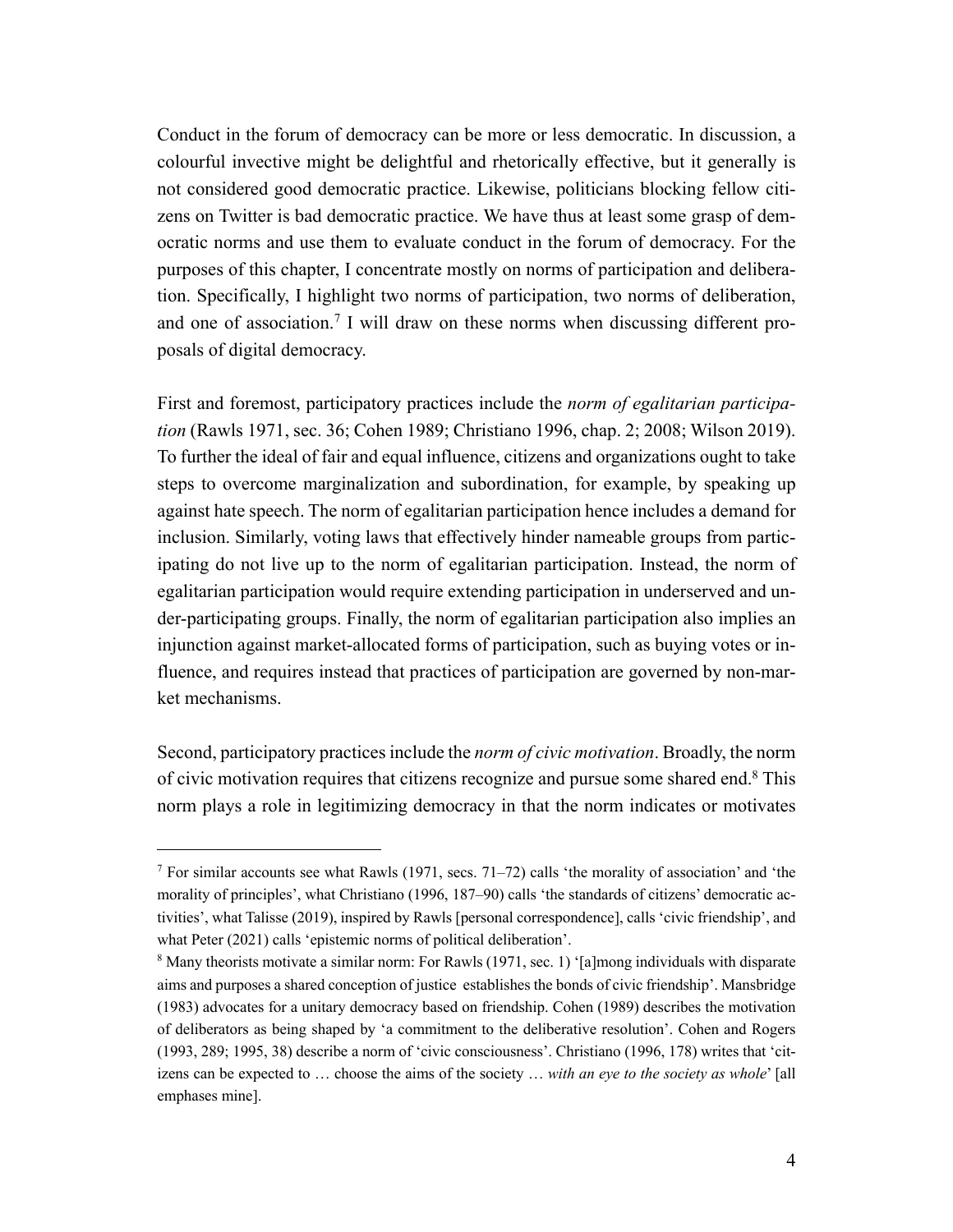citizens' esteem of democracy even if democracy leads to outcomes that these citizens 'regard as morally flawed' (Talisse 2019, 145; cf. Rawls 1971, sec. 72). The norm applies not only to citizens but also to practices. Practices should be such that they cultivate in citizens a certain intrinsic motivation to participate in democracy and nonpolitical cooperative projects more broadly. Citizens should be disposed to take part in such projects even if doing so does not serve their self-interest, is not fun and easy, but is instead fraught with struggles and even conflicts. Hence, citizens can be criticized if they take part in democratic practices for the wrong reasons. For example, you will violate the norm of civic motivation if you vote because you were offered money to do so, if you base your decision of who to vote for on contempt, or if you knowingly share untruthful or hostile content on social media out of a desire to stir up conflict or cause confusion. 9

Third, deliberative practices include the *norm of reasonableness*, which stands in the spirit of reciprocity and requires citizens to critically reflect on their own views in an understanding of the evidence and to put their views forward in light of what can be justified to others (Cohen 1989; Rawls 1993, 48–54; Christiano 1996, 188; Talisse 2019, 147). At a minimum, the norm of reasonableness rules out seeing others as lesser or as commanding fewer liberties.

Fourth, deliberative practices include a *norm of deliberative transformation*. Citizens should approach any deliberation with an open mind; that is, with attitudes that are revisable and not firm (cf. Peter 2021). Any democratic citizen who is unwilling to change their mind in response to compelling reasons can be criticized in accordance with the norm of deliberative transformation. Moreover, the norm of deliberative transformation requires that citizens actually engage in their reasoning with the reasoning of others about matters of public concern (cf. Talisse 2019, 147).

For the purposes of this chapter, I concentrate on two dimensions of deliberative practices. First, deliberation can be *horizontal*, that is, between epistemic peers. All citizens who do not hold an office and who do not speak with a particular expertise are peers and deliberate horizontally. One important case of horizontal deliberation is between members in a legislative or deliberative body. Second, deliberation can be *vertical*, that is, between citizens and their representatives, office holders, or others who hold a

<sup>9</sup> In this sense, an obligation to vote might be undemocratic if citizens voted mainly or only because of a fear of repercussions.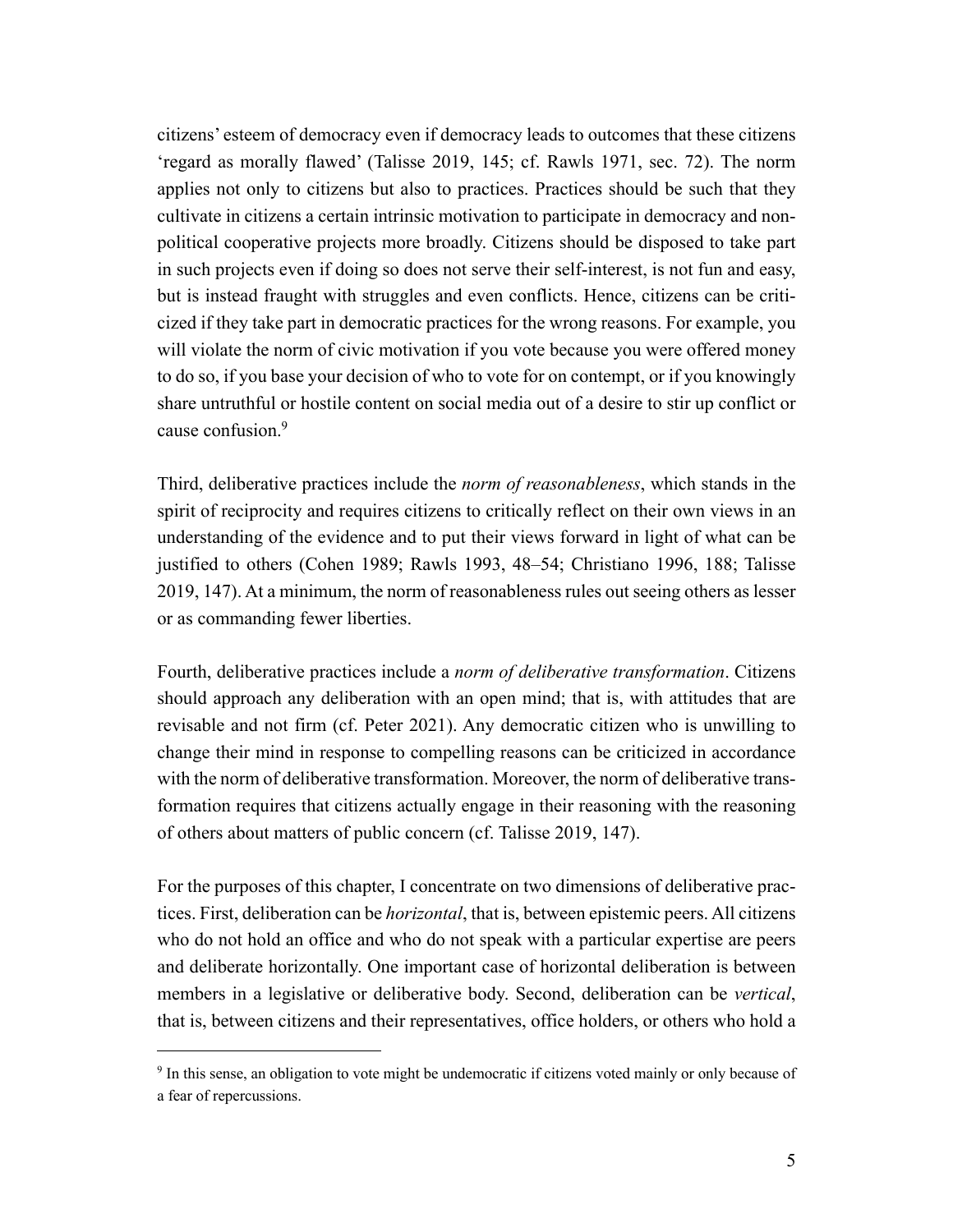particular expertise. Vertical deliberation hence occurs across the lines drawn by a political division of labour in a society.

Vertical deliberation presents a challenge. Representatives act as trustees, that is, they might change their mind after deliberating with their peers. Having changed their mind — and perhaps their vote — on some legislation, representatives will have to explain themselves to the citizens whom they represent. This can be a challenge as citizens have themselves not taken part in the deliberation that led to a change of mind. A vertical division of political labour through trustees hence seems to conflict with equality (Christiano 1996, 126–27). This challenge is characteristic of what can be called the Burkean aspect of political representation, following Edmund Burke's contention that political representatives should pursue and represent impersonal interests and not the opinions of their constituents (Pitkin 1967, chap. 8). In other words, this challenge of vertical deliberation arises from the fact that representatives are trustees, who, in contrast to delegates, have discretion to substitute their own judgment for those who they represent (Christiano 1996, 213).

Finally, associative practices include a *norm of identification*. Each member of an association — be it a tenant's association, a parent–teacher conference, or a party should see themself approvingly as a member of that association.<sup>10</sup> This norm reflects the voluntariness of the association as well as, in part, the member's motivation to take part (it hence overlaps with the norm of civic motivation). This norm, as the others, formulates an ideal of a practice and not a political obligation. The norm cannot be obligatory because a member of an association may not identify with the association for good reason, for example, because of its oppressive structure or unjust treatment of its members. The norm instead identifies a pattern of behaviour that is constitutive of a good democratic society, that furthers democratic values and liberties, and that free and equal citizens can expect of one another at least to some degree.

 $10$  This self-conception needs neither be present in one's awareness nor need it be central to one's identity.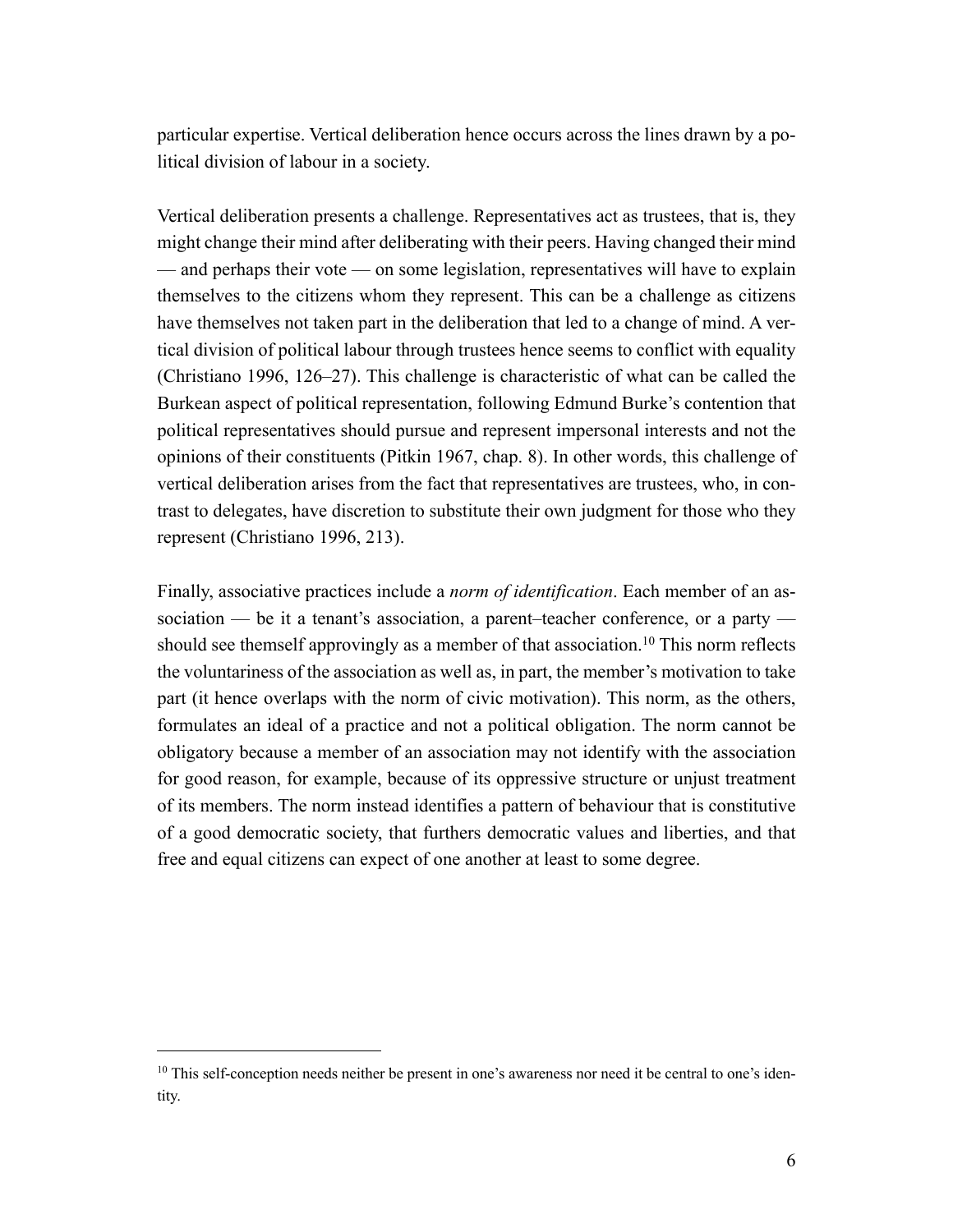| <b>Participatory norms</b> | <b>Summary</b>                                                 |  |  |  |
|----------------------------|----------------------------------------------------------------|--|--|--|
| Egalitarian participa-     | Overcome marginalization and promote inclusion in partic-      |  |  |  |
| tion                       | ipation, e.g. by speaking up against hate speech               |  |  |  |
| Civic motivation           | Cultivate a certain intrinsic motivation to participate in de- |  |  |  |
|                            | mocracy                                                        |  |  |  |
| <b>Deliberative norms</b>  |                                                                |  |  |  |
| Reasonableness             | Reflect on views with an understanding of relevant evi-        |  |  |  |
|                            | dence and in light of what can be justified to others in the   |  |  |  |
|                            | spirit of reciprocity                                          |  |  |  |
| Transformation             | Approach any deliberation with an openness to revising         |  |  |  |
|                            | your views                                                     |  |  |  |
| <b>Associative norms</b>   |                                                                |  |  |  |
| Identification             | Members of associations should see themselves approv-          |  |  |  |
|                            | ingly as such                                                  |  |  |  |

*Table 1: Summary of some democratic norms*

The social ideal of deliberative democracy, on which the analysis in this chapter is based, is not the only game in town. So-called minimalist or aggregative democratic theories are alternatives (Przeworski 1999; R. A. Posner 2003). The motivation to forefront a deliberative conception of democracy is twofold. First, in discussions of digital ethics outside of academia, this is a conception of democracy that may not receive the same amount of attention as its minimalist counterpart does. Avatar democracy and data democracy seem to be distinctively guided — or misguided — by minimalist conceptions of democracy that see democracy as chiefly a procedure for collective decision-making (Morozov 2014, 128–38). Second, a deliberative conception of democracy may offer plausible accounts for what is lacking in the some of the proposals of how technology may improve democracy. If the evaluation of the different proposals sounded plausible, then this speaks for the plausibility of the framework that deliberative democracy provides.

This social ideal often awkwardly comports with reality, but this does not mean that this ideal is unrealistic. Of course, the ideal is by no means self-fulfilling or self-perpetuating, but empirical research suggests that people are willing and capable of participating in high-quality deliberation, that deliberation counteracts polarization and populism, and that deliberation promotes considered judgment (see Dryzek et al. 2019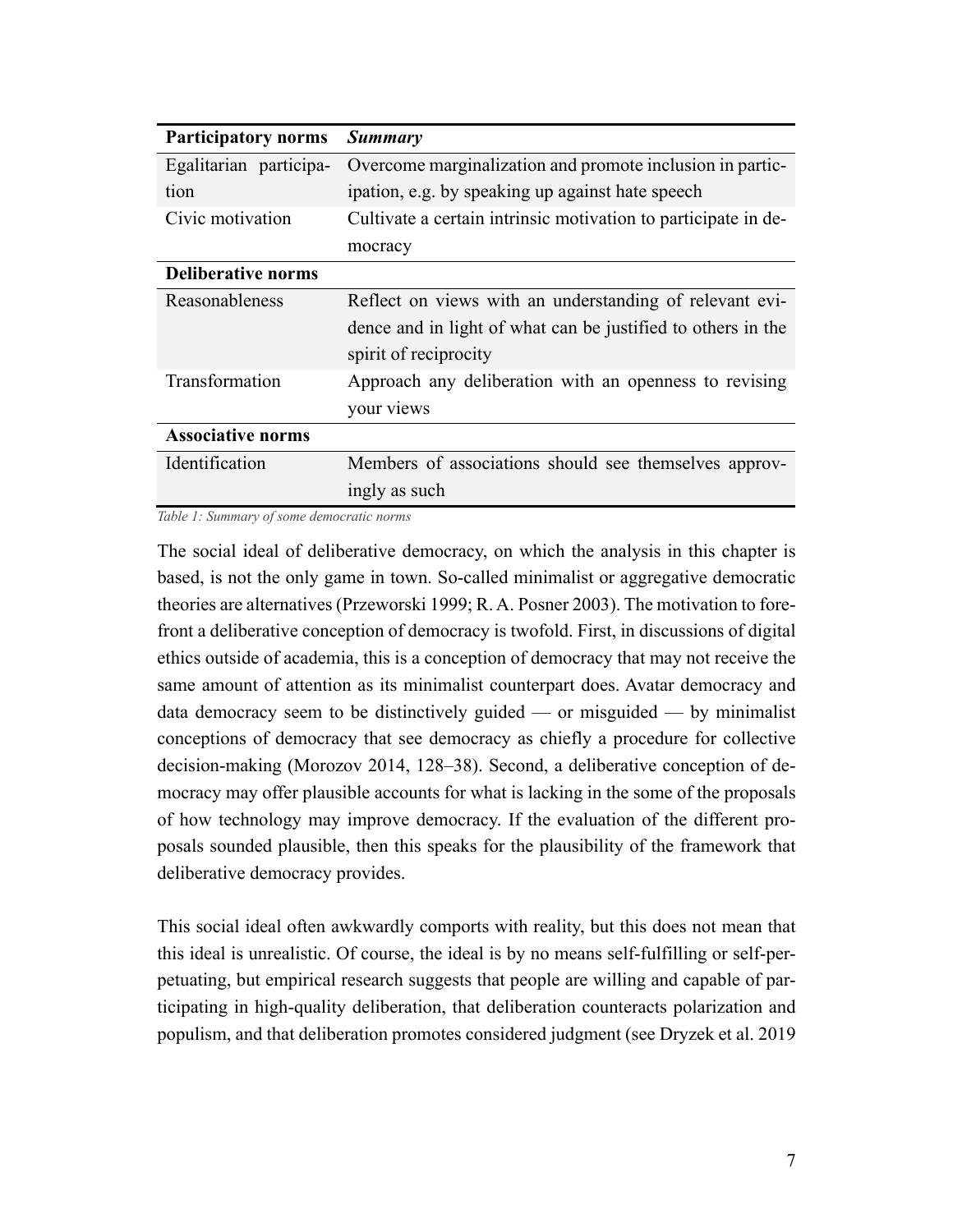for an overview of different findings).<sup>11</sup> Neither is this ideal romantic. To the contrary, this ideal of democracy has powerful considerations in its favour. <sup>12</sup> The ideal allows for a peaceful and engaging coexistence while arranging for large advantages for all as well as reconciling freedom and equality. Admittedly, this ideal — or rather its name — has been co-opted and weaponized by campaigns of racism and imperialism. But this history and on-going potential for abuse, rather than being a point against the ideal, illustrates the urgency to articulate it clearly.

## **3 How technology could improve democracy**

Technology can affect democracy in different ways. We can distinguish, very roughly, three broad families of potential technological reforms of democracy by the depth of the change they affect. Some technologies or proposals augment, and in the best case improve, existing practices; these are the *mere changes*. Other technologies affect something essential about existing practices or they reform or facilitate new practices; these are the *moderate reforms*. Finally, *radical revisions* constitute entirely new practices of social power replacing at least some of the existing democratic practices.

The effects of technological reforms of democracy can be hard to predict. Whether something will be a mere change, a moderate reform or a radical revision is often not obvious upfront. My intent in proposing this distinction, together with the evaluative framework of democratic norms, is that these distinctions may clarify thinking and benefit foresight when reasoning about what shape such reforms might take. Below I discuss some mere changes that have become normalized, moderate reforms that have been tried; and some radical revisions that are confidently advanced (See Table 2 for an overview). I selected examples that appeared either well-explored in the literature or popular in their reception, or both.

### **3.1 Mere changes**

Technology could — and does — change the three kinds of democratic practices of deliberation, participation, and association. I merely mention a few examples here

 $11$  But for an opposing view see Theiss-Morse and Hibbing (2005).

 $12$  Some see the ideal as romantic in the sense that it presupposes a mistaken theory of human behavior or human nature (eg. Theiss-Morse and Hibbing 2005, 242). But insofar as human nature is on display in actual circumstances, empirical evidence about actual behavior holds out the hope that the ideal is realistic.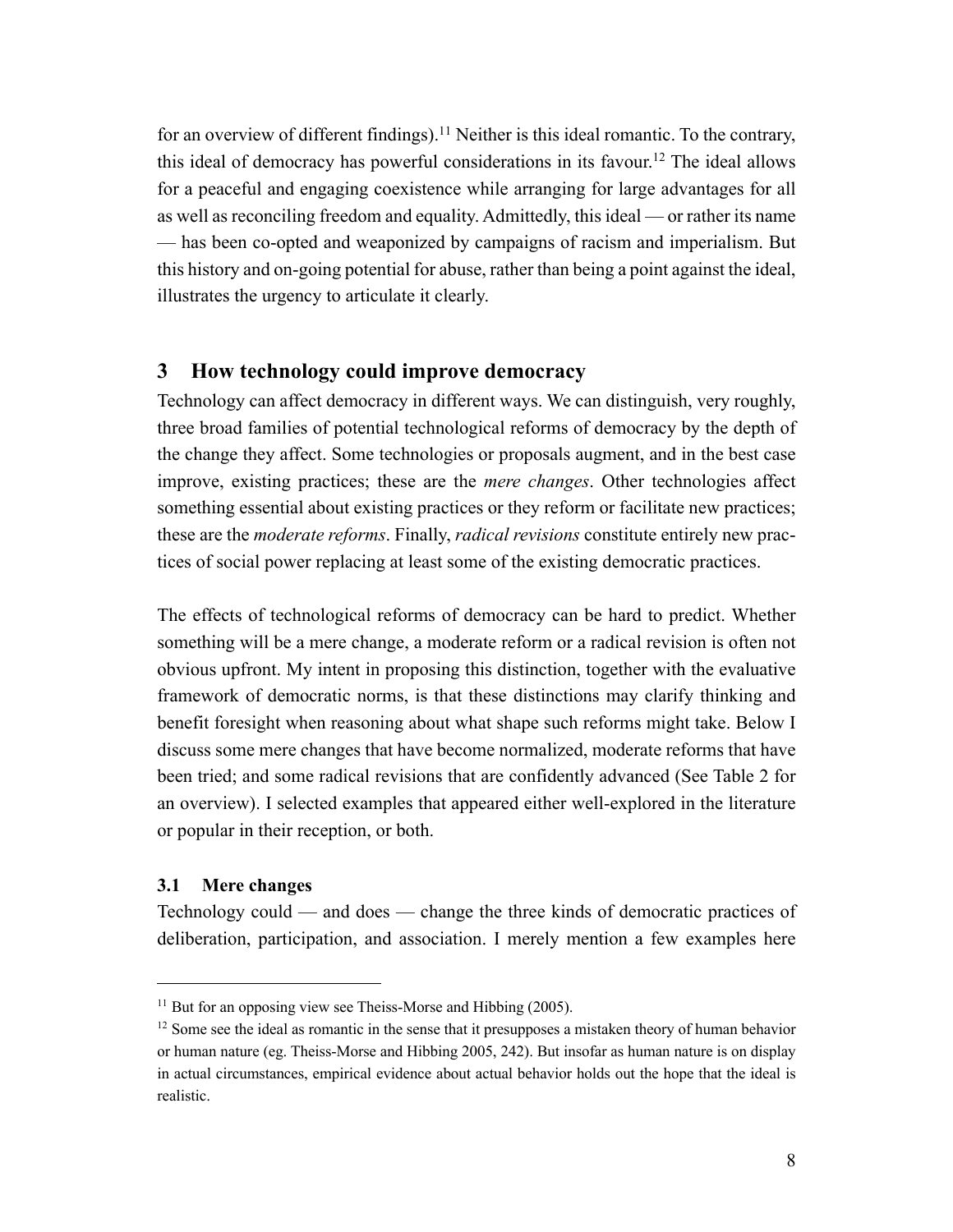because the promise, and the overpromise, of technology to improve democracy has been discussed at greater length in the existing literature (e.g. Shane 2004; Coleman and Blumler 2009; Hindman 2009; Diamond 2010; Morozov 2011; 2014; Tufekci 2017; Strandberg and Grönlund 2018).

First, technology might change deliberation. For example, technology can gather, rank and present evidence relevant for discussion. On social media, technology can check stated facts, flag hate speech, or help communicate legislative decisions effectively. This could improve deliberation by supporting the norm of reasonableness (by exposing citizens to relevant content) and the norm of egalitarian participation (e.g., by suppressing hate speech); but such technologies might also worsen the political culture by offering the affordance to strive for a mistakenly clean and perfect ideal of politics when politics is, instead, always messy and fraught. Fact checking, for example, seeks to counter hypocrisy, mendacity, and ambiguity. But hypocrisy, mendacity, and ambiguity might be important features of a political culture premised on compromise (Morozov 2014, 116–24). At any rate, many such technologies are already in use. Newsfeeds and recommender systems on social media or news aggregators operate in a way that affect existing deliberative practices, for better and worse. Other such technologies are still fantasy. A chatbot might help representatives scale up communicating bidirectionally, and hence more personally and engagingly with their constituents. Such technology could explain to citizens why their representative supported a proposal, it might garner constituents' attitudes towards legislative priorities or ask for the reasons why someone did not vote in the last election and it would hence support the norm of deliberative transformation in its vertical dimension.

Second, technology could also change participation through apps that allow citizens to give regular and fine-grained feedback on legislative proposals, recommender systems that pick out and highlight to citizens petitions, or AI systems that identify citizen input during public consultations as novel, detailed, or otherwise relevant. Moreover, technology could, and in some places has, improved voting infrastructure, by making it more accessible, for example, through ballots with multimodal inputs and outputs, or voter guides designed for individuals with aphasia or early stage Alzheimer's disease.<sup>13</sup> Many applications and relevant case studies on how technology can help participation have been reviewed and discussed elsewhere (Hindman 2009; Nabatchi and

<sup>&</sup>lt;sup>13</sup> These examples are taken from a working paper series of the Information Technology Laboratory of the US National Institute of Standards and Technology (NIST 2012).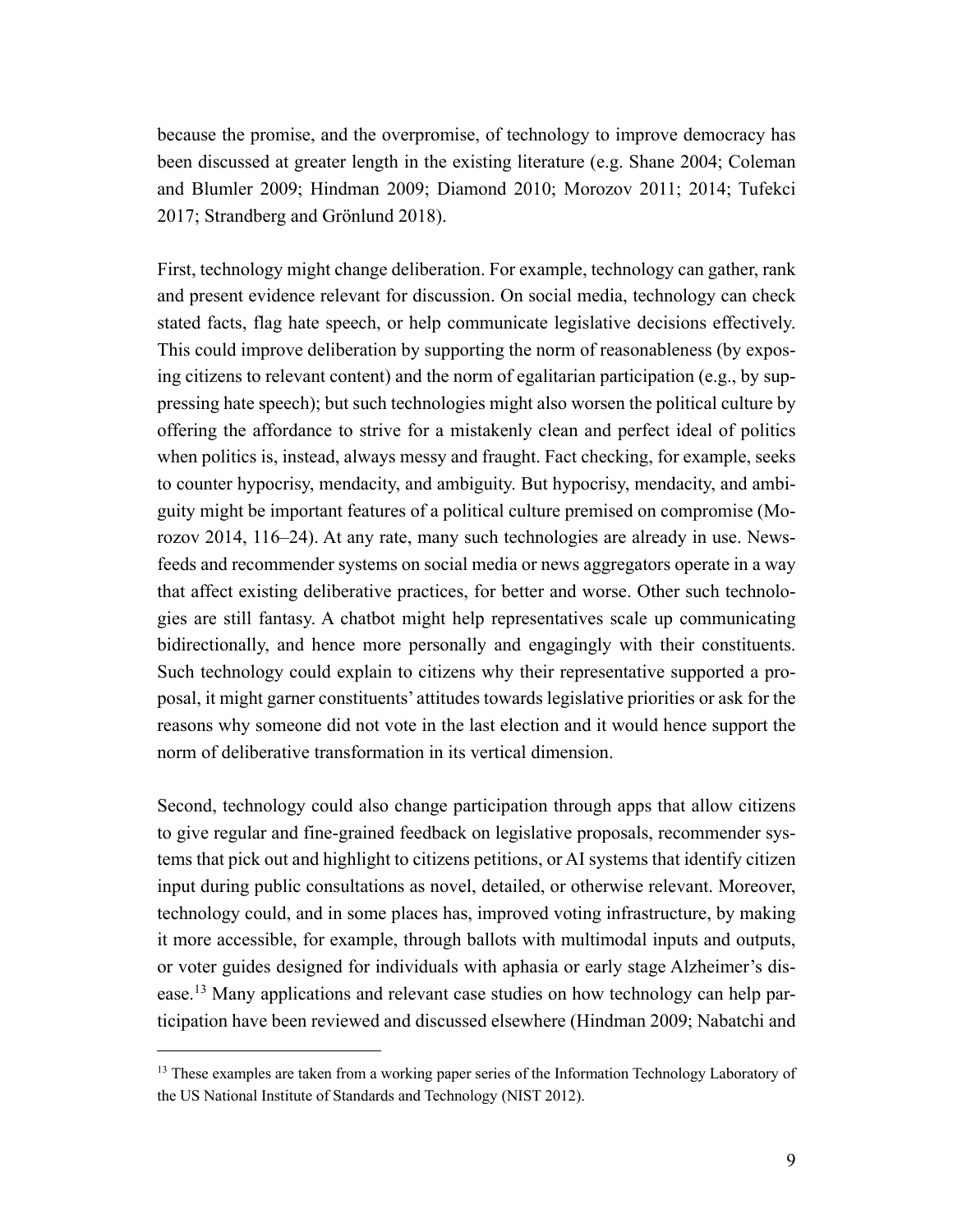Mergel 2010; Fung, Russon Gilman, and Shkabatur 2013; Simon et al. 2017; Fuller 2020). 14

Finally, technology could change mobilization and, more broadly, associative practices in a democracy or in authoritarian regimes. The WTO protests in Seattle in 1999 were built on an email listserv infrastructure (Eagleton-Pierce 2001). Since then, several authoritarian regimes have come under pressure with the help of 'liberation technologies'. Examples are the 2001 protests in Manila against Philippine president Joseph Estrada, the 2004 Orange Revolution in Ukraine or the 2005 Cedar Revolution in Lebanon (Diamond 2010, 78). Social media has played a role in facilitating the Arab Spring, the Gezi Park and Occupy protests (Howard and Hussain 2011; 2013; Tufekci 2017), notwithstanding disagreement over its causal role (Howard and Hussain 2013, 24; Lim 2018, 95). This illustrates the potential of these technologies, at least for shortterm mobilization. But although social media help citizens find others with similar interests, views or needs — again, for better or worse — social media are 'tilting dangerously towards illiberalism' by offering regimes means of surveillance and control (Shahbaz and Funk 2019). Digital movements are too easily defeated with their own weapons.

To be sure, these technologies for deliberation face problems of privacy and security, inclusion (Schlozman, Brady, and Verba 2018, chap. 6), and the problem that technology transplants practices from face-to-face interactions to a digital environment that is less hospitable for these practices to succeed (Lim and Kann 2008; Morozov 2014). For example, social media might allow for the near-instantaneous mobilization but, because it cannot recreate the same circumstances of communication, it might at the same time positively hinder a movements' long-term viability (Tufekci 2017). More generally, technologies that were meant to further democratic rights, such as social media furthering speech and expression, may have the opposite effect or even be used by authoritarian regimes to curtail these same rights (Morozov 2011). These examples illustrate the range in which technology can change and potentially improve democratic practices without fundamentally changing the practices themselves and without changing their socio-political circumstances.

<sup>&</sup>lt;sup>14</sup> See also participedia.net for a collection of cases and methods of online and face-to-face participation.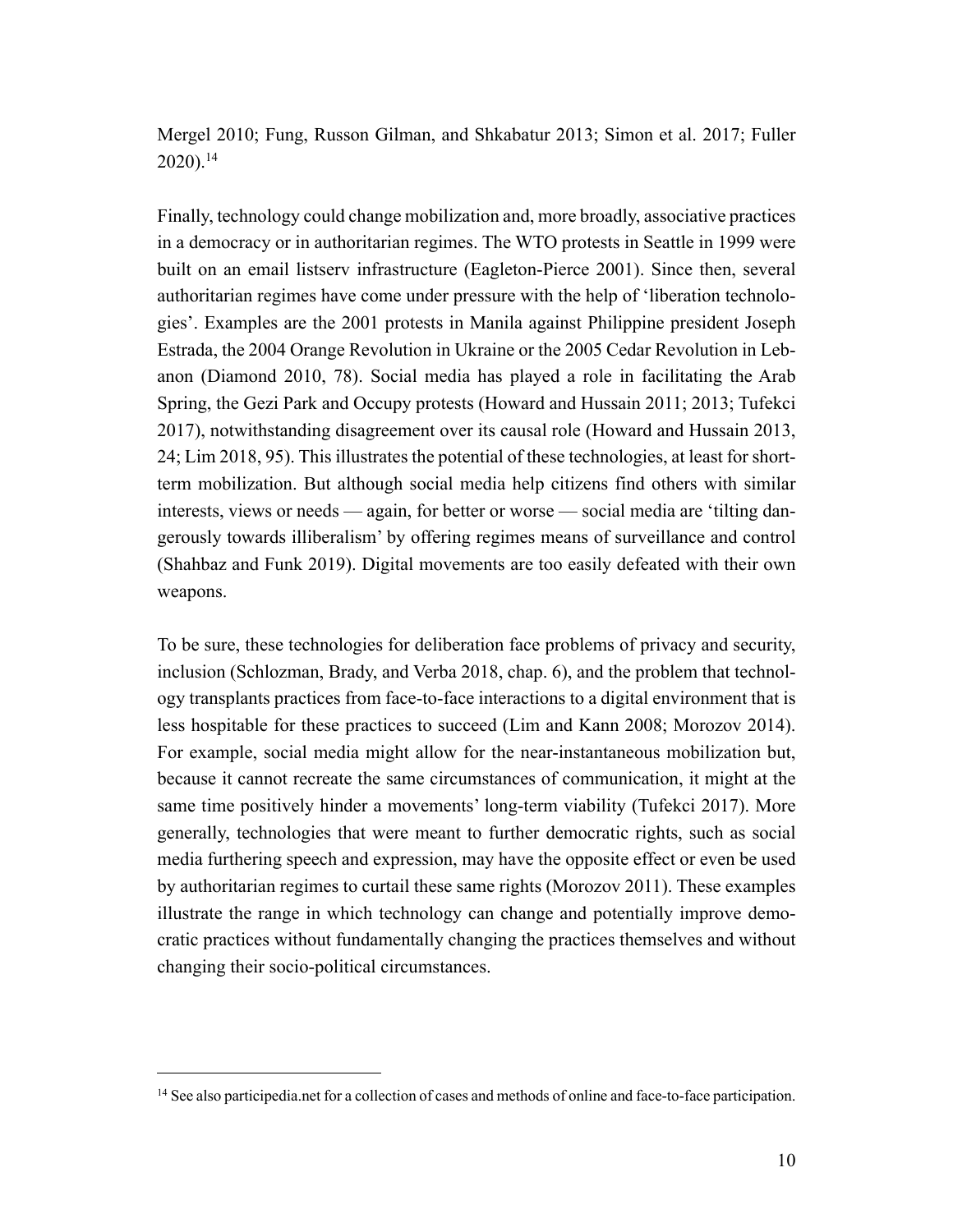#### **3.2 Moderate reforms**

In contrast to mere changes, moderate reforms, as I call them, facilitate new practices of deliberation, participation or association. Examples of moderate reforms are apps for participatory budgeting, or systems that reward citizens for participation. Whereas mere changes are already under way and in widespread use in many places, whether moderate reforms can take root — even if they have frequently been tried — is, so far, less clear. I start with an example that has been discussed prominently and that exhibits noteworthy features that are shared by many such reforms.

At the end of 2009, the town of Manor in Texas started rewarding citizens for suggestions of how their town can be improved. The reward came in virtual tokens of 'innobucks'. Citizens received innobucks for suggesting ideas, for commenting on proposals and for the eventual implementation of an idea. These innobucks could be exchanged for discounts in local stores, appetizers in restaurants or ride-alongs in police cars. Moreover, each participating citizen's innobucks balance was displayed on a public online leader board (Towns 2010; Newsom 2013, 213-14).<sup>15</sup>

Innobucks incentivized, quantified and — more generally — gamified participation. 'Gamification'refers to the use of designs and mechanisms familiar from game development outside of games. Collecting points and displaying scores are examples of gamification, so are badges that can be earned, achievements that can be unlocked, or levels that can be completed (Lerner 2014). 16

<sup>&</sup>lt;sup>15</sup> Although innobucks survived for only a couple years (from around 2009-11), Gavin Newsom features them prominently in his 2013 book on how to 'reinvent democracy' using digital tools. The Twitter account of the organization that ran innobucks had already gone dormant (in 2011) and their website had shut down (in early 2012, according to the Wayback Machine) — some time before Newsom's book was published.

<sup>&</sup>lt;sup>16</sup> Although gamification is associated with computer games, gamification can be used to reform participation without the use of technology (Lerner 2014; Gordon and Baldwin-Philippi 2014; Newsom 2013; Gastil and Richards 2017). A participatory budget meeting, for example, can be run like a casting show, or voting boxes can be designed to respond with a pleasing 'plonk' and a visual feedback to acknowledge that ballot has been cast. More generally, gamification includes formulating and balancing conflict dynamics with feedback loops (e.g. the participatory budgeting game show), multimodal presentation (e.g. the voting box sound), to provide just-in-time information, defining clear goals and objectives as part of a narrative and showing progress towards these goals in with the collection of points, reflected in status indicators, badges or level upgrades (Lerner 2014).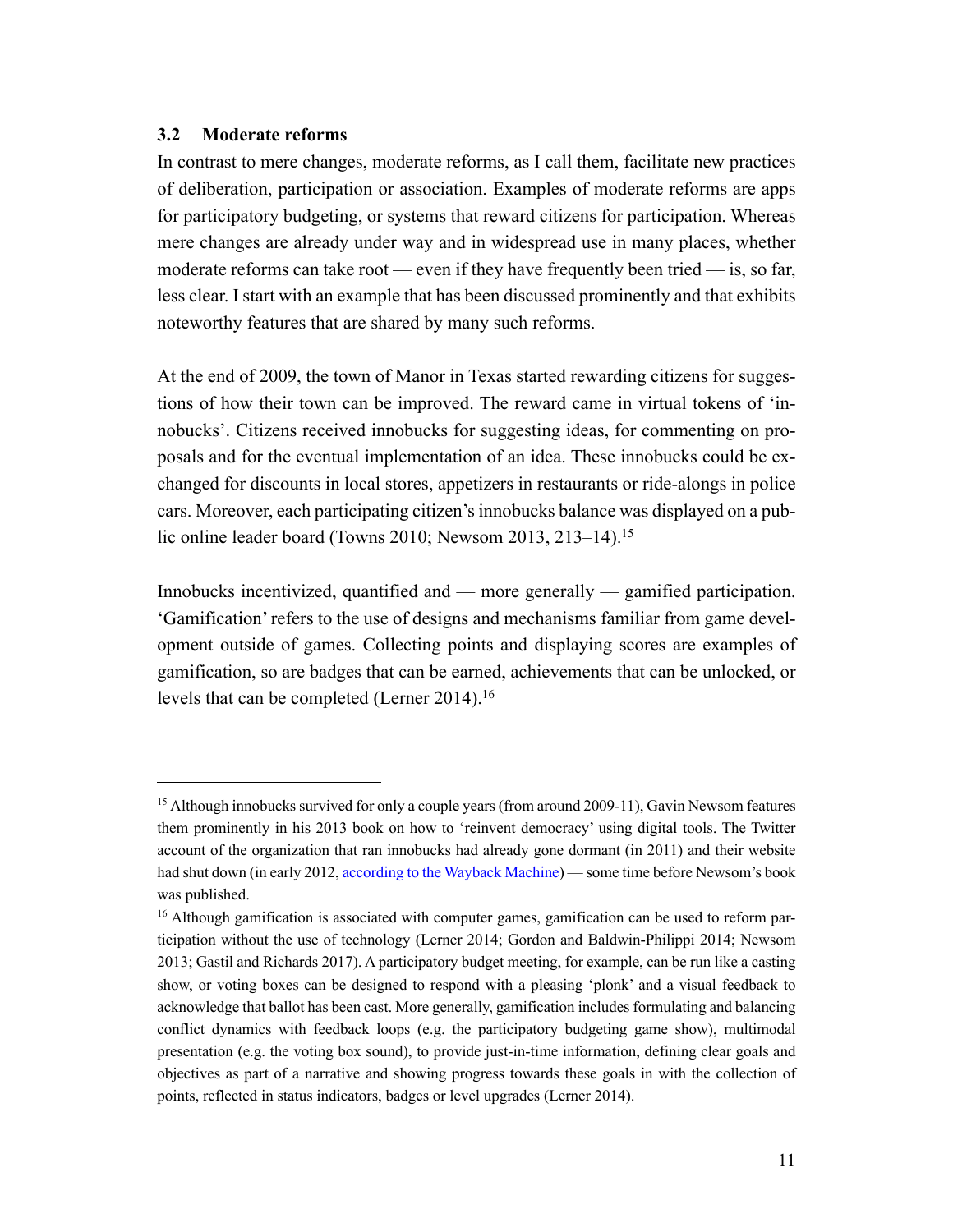Moreover, innobucks also commodified participation not only in their function as tender but likely also in their social valorization. Giving out rewards as points and displaying the score publicly constructs a measure of 'good' behaviour that may easily morph into a measure of social reputation. In fact, some authors make such a social scoring the intended aim of quantified participation and envision a 'democracy machine' that would connect different participatory apps — each along the lines of what I described as mere changes above — 'to give people credit for anything from attending town meetings or reporting for jury service to joining a protest or doing policy advocacy' (Gastil 2016, 20; Gastil and Richards 2017, 761). Others approach social scoring instead as a mechanism of social coordination that could be put in the service of emancipatory or socialist ends (Morozov 2019).

Innobucks are just one example of a general class of technological proposals that involve the gamification, quantification, and commodification of participatory and associative practices. These proposals have at least three potential problems.

First, the technology might be abused. Social reputation scores can be put in the service of an authoritarian state. China's initiatives towards a so-called 'social credit score' can be seen as efforts to reform participation by commodification (Liang et al. 2018). More generally, because technological solutions create data and define standards of behaviour unilaterally, such solutions inherently carry immense privacy risks and potential for abuse. The line between the quantification of democracy and the implementation of authoritarianism is thin. But the problems begin far short of authoritarianism. Instead of the state exerting authoritarian power, data help corporations and private actors to exert market power. Data measuring social participation and interaction is used already today to regulate access to material goods and services such as insurance, employment, and housing.<sup>17</sup> This surveillance practice historically dates from the postwar period when it successfully solved a problem of information asymmetry that financial lenders faced because they did not know a borrower's creditworthiness. By now, however, with the availability of more data, this practice has evolved into a 'new system of consumer surveillance and control' that 'overwhelmingly favors lenders and other corporate actors—including the state—at the expense of consumers' (Guseva and Rona-Tas 2019, 354).

<sup>&</sup>lt;sup>17</sup> One example is Lenddo (www.lenddo.com), which 'uses non-traditional data to provide credit scoring'. According to a product fact sheet, these non-traditional data include data from telecom providers, browsers, social networks, e-commerce and financial transactions (accessed August 21, 2020).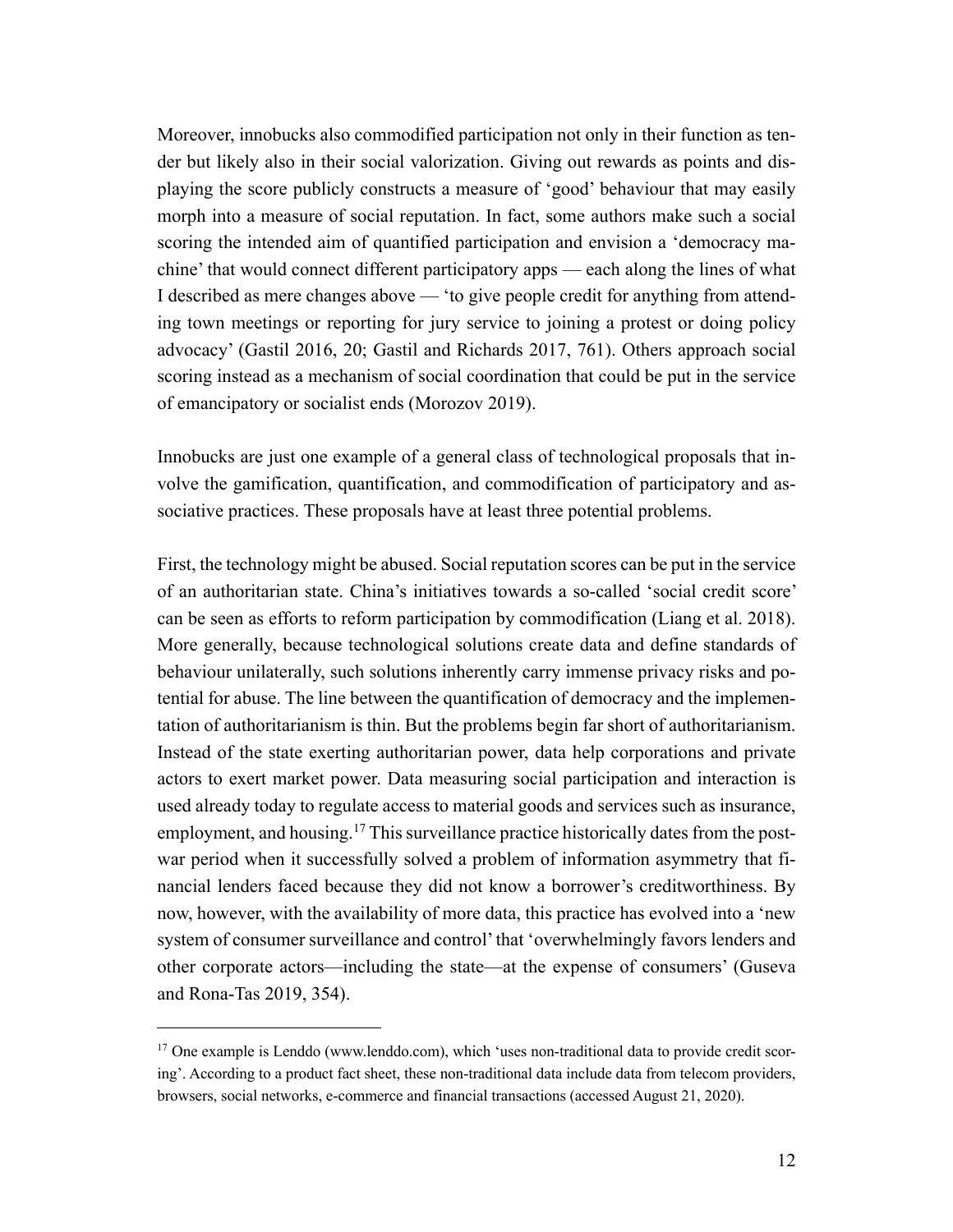Second, the gamification of participation often involves the creation of incentives for participation. Gamification seeks to make participation in politics fun and feel rewarding. But this approach has several problems. For one, such constructed incentives might crowd out intrinsic motivation of citizens and render citizens'relation to collective goods transactional. <sup>18</sup> When even reporting a pothole gets rewarded with innobucks, citizens may expect a reward for any participation. This threatens the norms of civic motivation as immediate psychological rewards and considerations of vanity or self-interest become salient instead of an appreciation of a shared end. Moreover, gamification risks pretending that conflicts and division — elements that might be inseparable from politics — do not exist by 'badgering people to become engaged because politics is fun and easy', when, instead, people should be asked to 'become engaged because politics is dreary and difficult' (Theiss-Morse and Hibbing 2005, 245; Morozov 2014, 296–309).

Third, because of problems associated with the digital divide and unequal participatory inclusion by socioeconomic status, not everybody will have access to the reforms equally. If participation requires technology, such as an up-to-date device or highspeed internet access, some might not be able to afford it. Moreover, even as new technologies have become increasingly affordable and widely used, these technologies 'have not severed the deep roots that anchor political participation in social class' (Schlozman, Brady, and Verba 2018, 128). The technological reforms of democracy hence may have a built-in mechanism of exclusion that is antithetical to the fair opportunity aspect of the norm of egalitarian participation. Given persisting inequalities, technological reforms may entrench such inequalities further.

These three problems — of privacy and power, of crowding out civic motivation, and of threatening equal participation — are more general and notspecific to the innobucks project. The innobucks project can illustrate these problems that may affect a significant range of similar technological reforms of participation. Of course, other such reforms of democratic practices raise likely yet further and different problems. Whereas innobucks, since it was an initiative that aimed at participation, affected participatory norms of egalitarian participation and civic motivation, technologies that target deliberation are likely to affect deliberative norms. In particular, when technologies change

<sup>&</sup>lt;sup>18</sup> Loh (2019) considers the related objection that gamification of participation is paternalistic or detrimental to citizens' autonomy.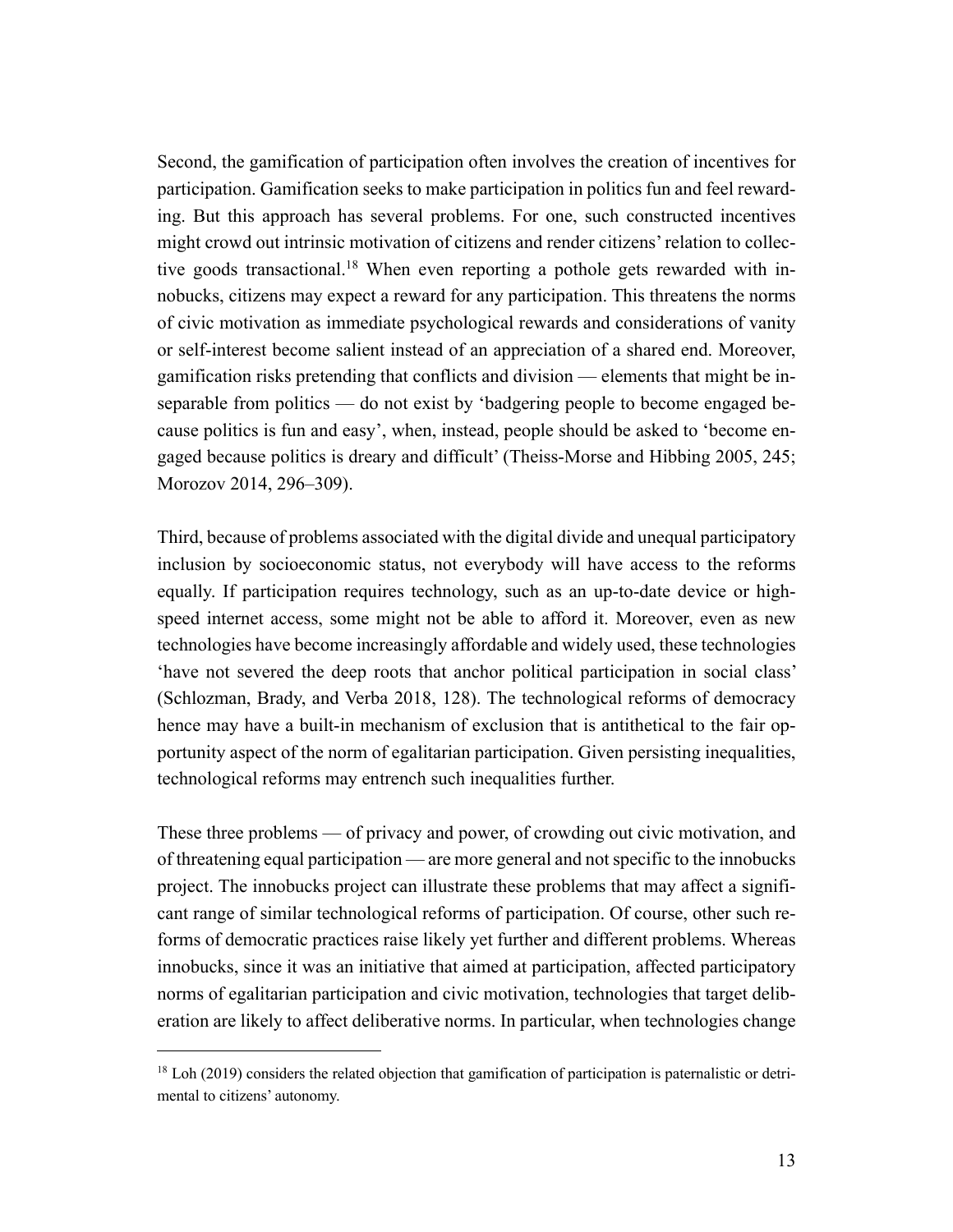how we relate to one another — if we see one another less as free and equal persons — then the deliberative norms of reasonableness and transformation may erode.

Before moving on, two other moderate reforms should be mentioned that I do not discuss in this chapter since each of them is explored at length. One is Liquid Feedback: a software that structures deliberations in a particular way to develop policy proposals in an inclusive fashion and that facilitates decision-making by allowing participants to pass on their votes to others (Blum and Zuber 2016; Behrens 2017; Bertone, De Cindio, and Stortone 2015). Another reform is quadratic voting, a voting procedure that allows voters to express the strengths of their preferences by giving voters 'vote credits'. The proposal is called 'quadratic' voting because the price of votes increases quadratically. One vote costs one vote credit, two votes cost four credits, three votes nine credits and so forth (Lalley and Weyl 2017; E. A. Posner and Weyl 2017; 2018, chap. 2; Levine 2020). Votes that are handed out but not used in one election can be used in a later election. Hence, voters can bank votes on issues that they care little about and then spend the votes later on issues about which they feel particularly strongly.

|                     | Deliberation           | Participation       | <b>Association</b>  |  |
|---------------------|------------------------|---------------------|---------------------|--|
| Mere changes        | Fact-checking          | Online voting       | Online petitions    |  |
| technology aug-     | Identifying hate-      | Recommending        |                     |  |
| ments existing      | petitions<br>speech    |                     | tering of citizens  |  |
| practices           | Constituent-en-        | Apps for participa- | with similar inter- |  |
|                     | gagement chat-<br>tion |                     | ests or needs       |  |
|                     | bots                   |                     |                     |  |
| Moderate reforms    | Liquid feedback        | Incentivization     | Reputation scores   |  |
| technology facili-  | Gamification           |                     | VR interaction and  |  |
| tates new practices |                        | Quadratic voting    | role-taking         |  |
| Radical revisions   | Liquid democracy       |                     |                     |  |
| technology consti-  | Wiki democracy         |                     |                     |  |
| tutive of new prac- | Avatar democracy       |                     |                     |  |
| tices               | Data democracy         |                     |                     |  |

*Table 2: Overview of technological proposals to improve democracy distinguished by the depth of the change they affect. Proposals not discussed in this chapter in grey. Radical revisions affect all three families of democratic practices.*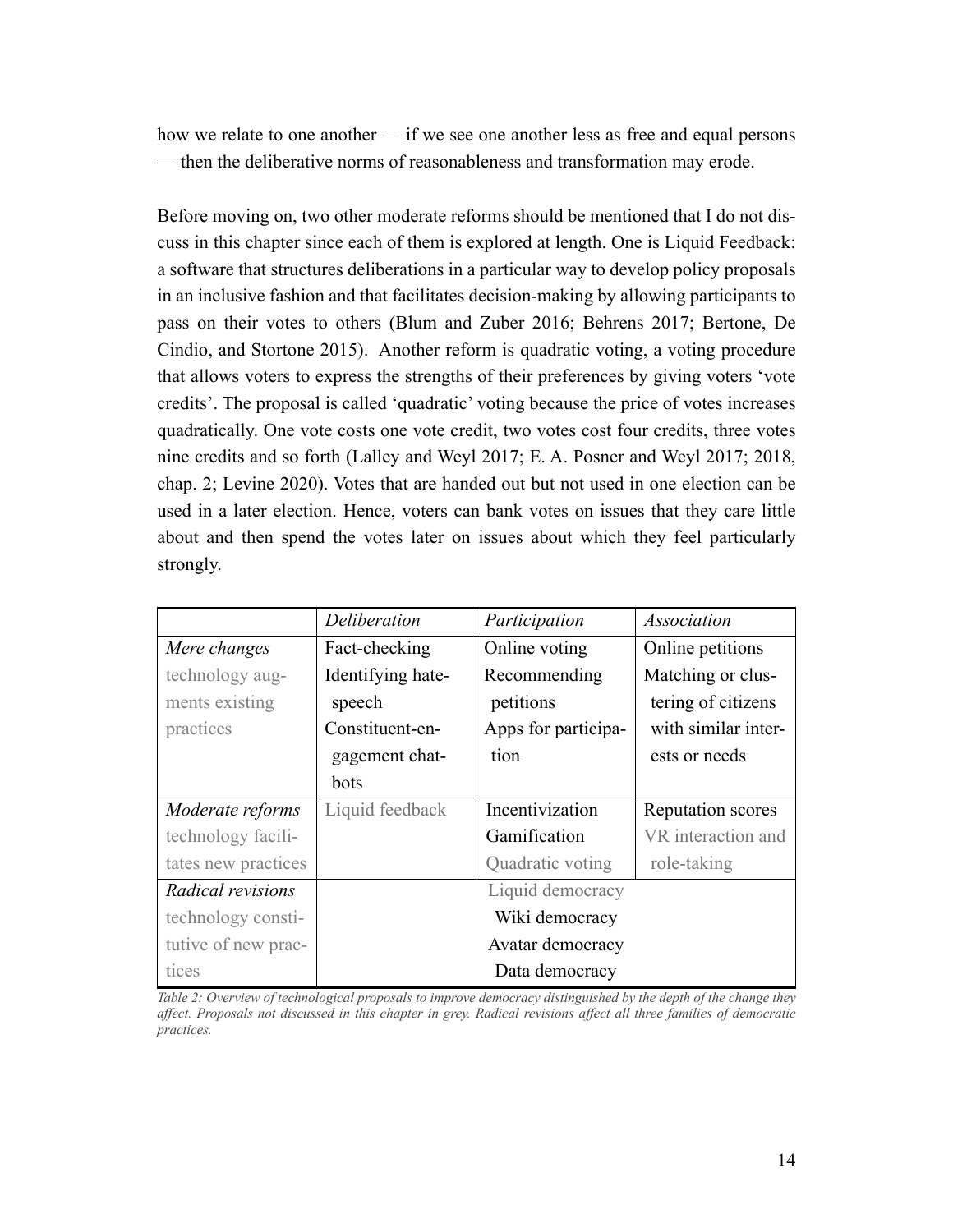## **4 Three radical revisions of democratic practices**

I discuss three proposals on how technology can improve democracy: wiki democracy, avatar democracy and data democracy (cf. Susskind 2018, chap. 13). Each of these proposals radically changes or even abolishes democratic practices. Wiki democracy integrates citizens more deeply into the legislative process. Avatar democracy does away with competitive elections of comprehensive representatives. Data democracy diminishes the role of voting as the procedure of legislative decision-making (see Table 3 for an overview). I look at each of these three proposals in turn.

|                  | Distinguishing feature                                                |                                              |                                                         |  |  |
|------------------|-----------------------------------------------------------------------|----------------------------------------------|---------------------------------------------------------|--|--|
| Proposal         | Role of voting in<br>legislative deci-<br>sion-making di-<br>minished | No competitive<br>comprehensive<br>elections | Deepened partici-<br>pation in legisla-<br>tive process |  |  |
| Wiki democracy   |                                                                       |                                              |                                                         |  |  |
| Avatar democracy |                                                                       |                                              |                                                         |  |  |
| Data democracy   |                                                                       |                                              |                                                         |  |  |

*Table 3: Overview of three radical technological revisions of democracy and what distinguishes them from one another*

## **4.1 Wiki democracy**

In some ways, Wikipedia is democratic. Every user has full rights to contribute and modify content — in a sense, Wikipedia is egalitarian. Authors interact and discuss directly and deliberatively, and they decide and adjudicate disputes by voting. Like a democracy, Wikipedia is a non-market form of social coordination. Access is free and contributions are unpaid and voluntary. In other words, Wikipedia is the paradigmatic example of a productive deliberative voluntary non-market large-scale collaboration (Wright 2010, 194–99). And Wikipedia has been very successful.

So perhaps what has worked for Wikipedia might work for democracy and democracies should be more like Wikipedia. In particular, Wikipedia is performing well in a respect in which democracy, or so some argue, is performing badly. Wikipedia solicits the expertise from diverse sources (Noveck 2009, 17; 2018). This expertise-soliciting aspect of Wikipedia could be fruitfully used to improve public administration and various opportunities for participation. For example, Beth Noveck (2009) describes the success of a collaborative platform, modelled after Wikipedia, that was used to support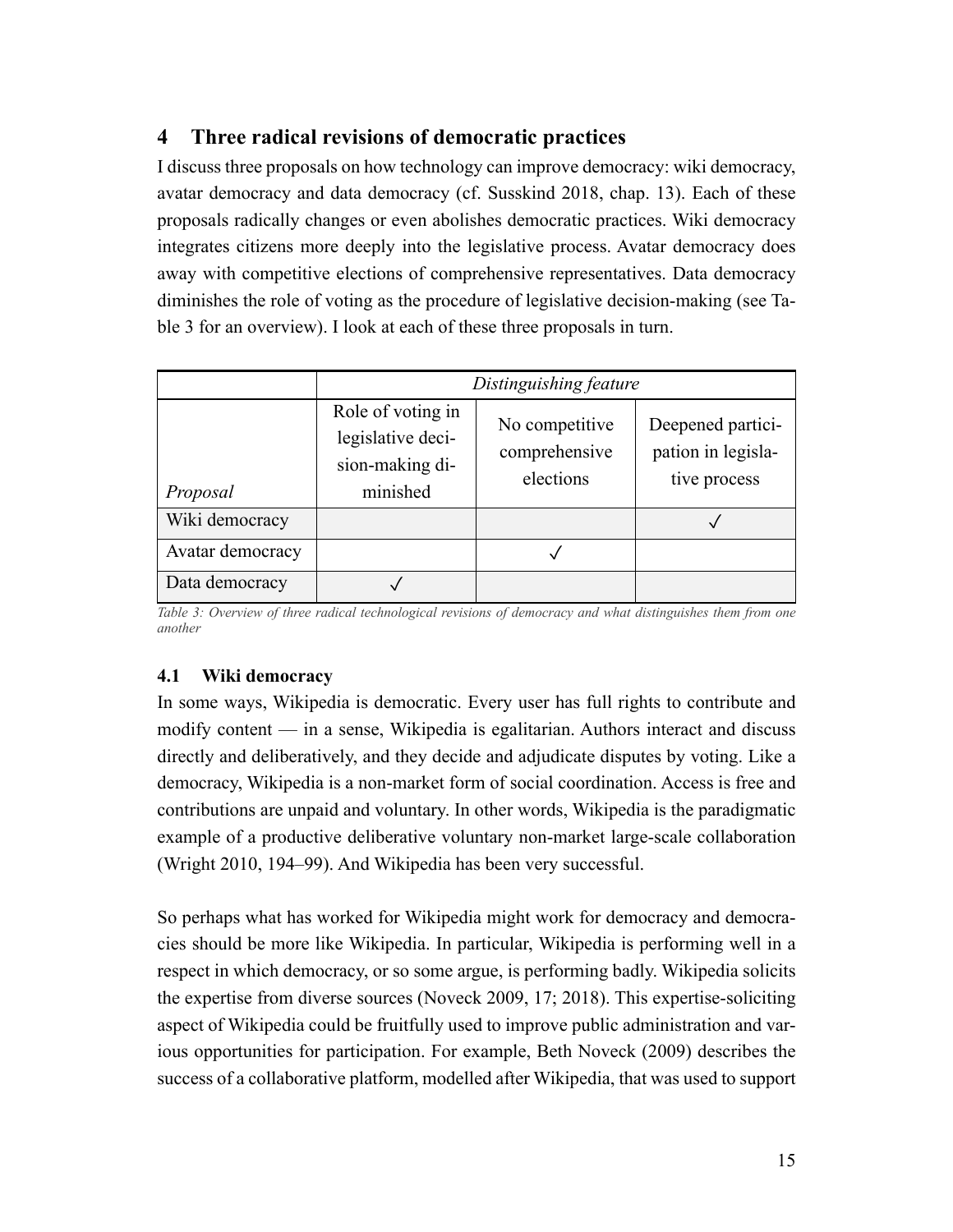the appraisal of patent applications to the US Patent and Trademark Office (USPTO) by allowing lay and professional experts to gather and rank prior art. More broadly, Noveck and others see Wikipedia as an inspiration for radically reforming participatory practices and the process in which policies and legislation get drafted (Susskind 2018, 243–46; Noveck 2009, 146–60; 2018). In fact, they take Wikipedia to be an object lesson to improve existing governance structures — although authors come from different traditions and seek to implement revision to different degrees. For example, some see Wikipedia as a way of putting a new form socialism into practice (Wright 2010, chap. 7). Others see Wikipedia as a model that could replace much of the executive, legislative, and judiciary branches of government altogether in an allencompassing 'Crowdocracy' (Watkins and Stratenus 2016).

As a matter of democratic institutional design, we can distinguish different proposals in the spirit of Wiki democracy depending on what role remains for representatives in parliament. One extreme end would be the mentioned Crowdocracy: a form of direct democracy that runs legislative institutions as a massive collaboration and representatives could only be found in the executive (Watkins and Stratenus 2016). By contrast, the mildest form of wiki democracy would be civic juries, in which small groups collaborate Wikipedia-style to advise parliaments on specific matters though position papers (Noveck 2009, 152).

I will concentrate on wiki democracy as an intermediate model, that is, on a proposal that puts drafting and initiating legislation in the hands of citizens instead of representatives or legislative bodies. Wiki democracy of this form keeps representatives and parliaments where they are. Their role, however, will consist chiefly in structuring or overseeing the collaborative wiki-style drafting process of legislation and the on deciding the legislation. 19

Here is how wiki democracy would work (Watkins and Stratenus 2016, chap. 6). A parliament would provide an online collaborative infrastructure on which citizens can work on legislative proposals. Citizens would be able to articulate reasons pertaining to the need for legislation, gather evidence, draft the legislative text, comment on the draft, and suggest revisions. Of course, or so do proponents of wiki democracy

<sup>&</sup>lt;sup>19</sup> I concentrate on this form because it tracks closely the distinct strengths of Wikipedia when it comes to collaboration. Deciding about legislation would still be a matter of voting and hence be a conceptually different matter; it is not clear that Wikipedia is a particularly good model here.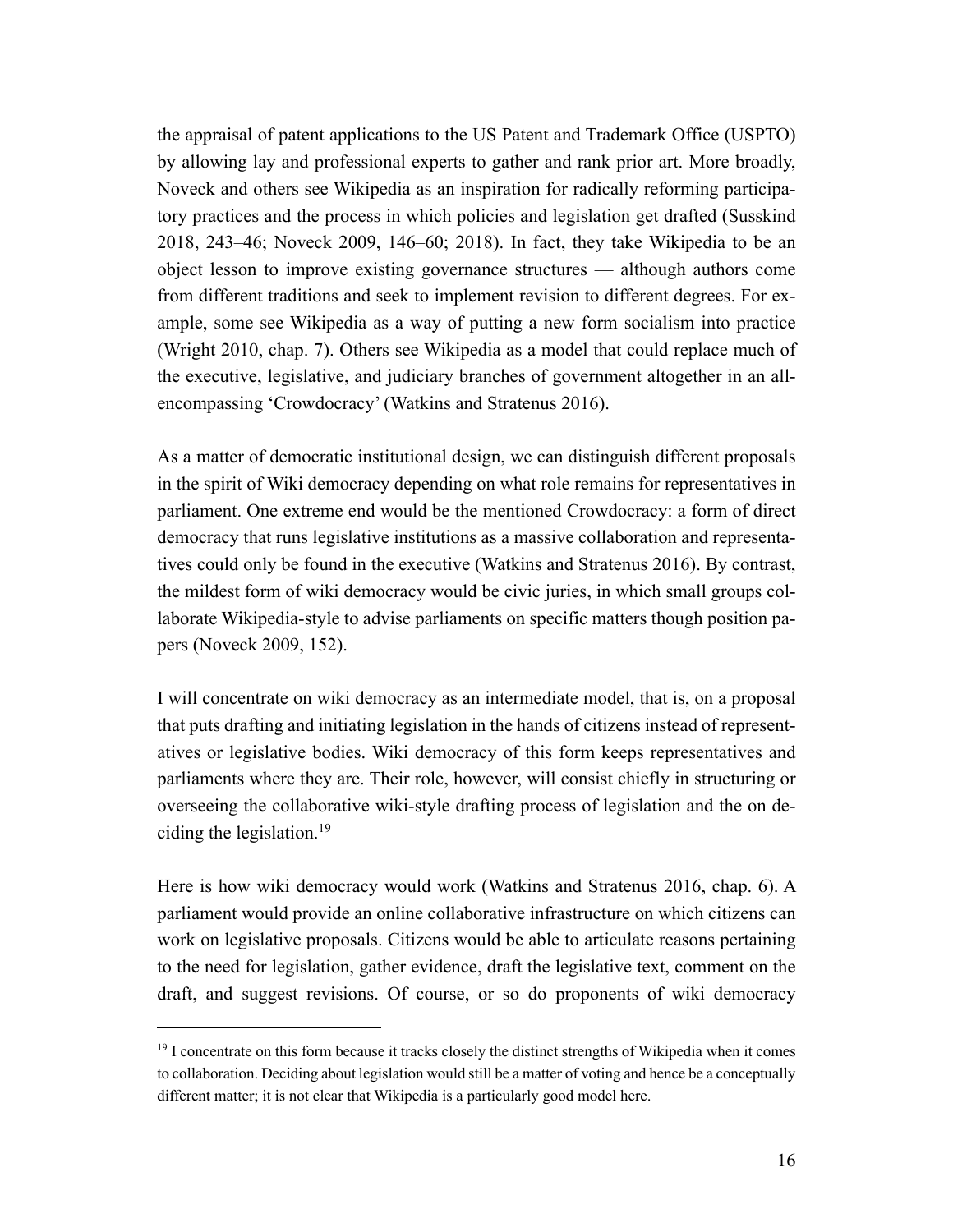concede, this process would have to be structured and coordinated in some way to be effective. In other words, the process would have to be granular and separated into different stages or 'chunks' to allow for an effective division of labour and the participating citizens would have to understand what they are expected to do at any given stage (Noveck 2009, 82,151). Specifically, to structure the process, Noveck suggests different mechanisms and design principles under the heading of 'visual deliberation' (Noveck 2009, 70–84): Participation should be 'group-based rather than individual', it should involve 'a reputation-backed system', 'provide feedback to participants, [and convey] a sense of belonging to a group and [foster] collaboration'. Moreover, the technology should 'mirror and reflect the work of the group back to itself' as a way of giving feedback and indicating progress (2009, 71).

In many ways, wiki democracy is well within the mainstream of democratic theory. For one, it can be seen as a form of direct, deliberative, and epistemic democracy. Wiki democracy aims 'bringing greater collective intelligence to bear to enhance the lawmaking processes' and thereby perhaps also 'enhance the legitimacy of lawmaking' (Noveck 2018, 360). The idea that including more views in a discussion can improve decisions is well-received in democratic theory (Mill 1859, chap. 3). As such, wiki democracy stands squarely in the tradition of instrumentalist justifications of democracy which recently have highlighted how mechanisms of collective intelligence can be used in democratic practices of deliberation (Landemore 2013).<sup>20</sup>

In theory, the effect of wiki democracy on democratic practices would likely be a positive one in supporting each of the four norms sketched above. Wiki democracy not only thrives on but will also support the norms of civic motivation and associative identification because contributions are voluntary and are not rewarded. Moreover, wiki democracy stands a chance of supporting the deliberative norms of reasonableness and of supporting the vertical aspect of the norm of deliberative transformation (at least for those who participate). Reasonableness is supported insofar as wiki democracy, being a discursive platform, relies on rational persuasion. Transformation

 $20$  Yet, proponents of wiki democracy often appear to cherish vaguely technocratic ideals dismiss deliberation (Morozov 2014, 133). Indeed, Noveck (2009, 37) objects that 'civic talk is largely disconnected from power' and that '[t]he reality of deliberation is that it is toothless'. About existing 'work at the intersection of technology and democracy' she complains that it 'has focussed on how to create demographically representative conversations. The focus is on deliberation, not collaboration; on talk instead of action; on information, not decisionmaking' (2009, 40).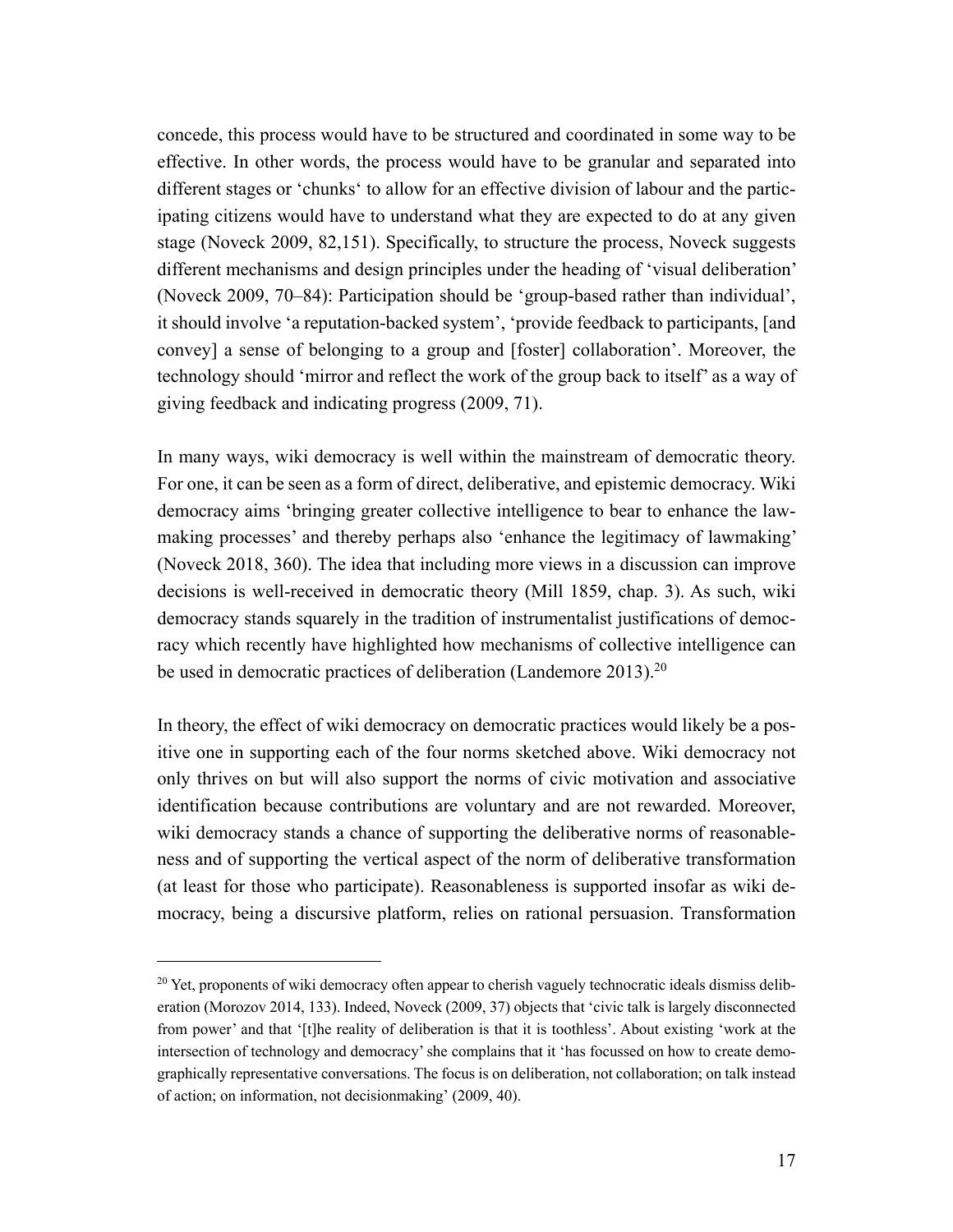may be achieved insofar as citizens take an active role in shaping legislative proposals, thereby gain an inside view, and hence, in contrast to those who did not participate on the wiki democracy platform, understand why some legislation turned out the way it did.

The open question of wiki democracy is then whether it will be successful in practice. There are good reasons to be sceptical. First of all, and very generally, writing legislation is a very different task from writing an encyclopaedia. The analogy between Wikipedia and wiki democracy hence does not hold. The same principles that worked for Wikipedia might not work for making law. Second, similar to edit wars on Wikipedia, content conflicts in wiki democracy may require power, hierarchy, or authority to be adjudicated and resolved (Morozov 2014, 125). This speaks against the egalitarian spirit with which wiki democracy was advertised. Finally, because participating in wiki democracy is voluntary and not rewarded, it encourages those to show up to participate who already show up today. That is, not only might people lose motivation because online collaboration is very hard to maintain over long periods, moreover, wiki democracy on its own is unlikely to overcome barriers of participation that already exist to broaden the circle of citizens who participate in formal channels of democratic input. You need the time, expertise, and perhaps fit into a certain editorial culture to be able to contribute. Whether wiki democracy succeeds in its stated aim of creating 'more diverse mechanisms for solving problems' (Noveck 2009, xiv) appears therefore doubtful. Instead, it seems more likely that getting citizens to show up for politics is an old problem that escapes technological solutions.

#### **4.2 Avatar democracy**

The idea that democracy can be automated is not new. In his science fiction satire *Franchise*, published in 1955, Isaac Asimov describes the US presidential election of 2008, in which the notion that every citizen can vote is unfathomable. In this fictional year 2008, an election consists of a single voter having to answer a few questions to a computer named 'Multivac' that then predicts which candidate would have been elected if people had voted and the computer determines the next president on that basis.<sup>21</sup> Multivac was built on the sentiment that voting, or representative democracy,

<sup>&</sup>lt;sup>21</sup> Interestingly, in 1952 — a few years before Asimov's story got published — the similarly-named Univac computer made a prominent public appearance during US elections. CBS introduced Univac as 'our fabulous mathematical brain' that will 'help us predict this election' (quoted in Lepore 2020, chap. 1).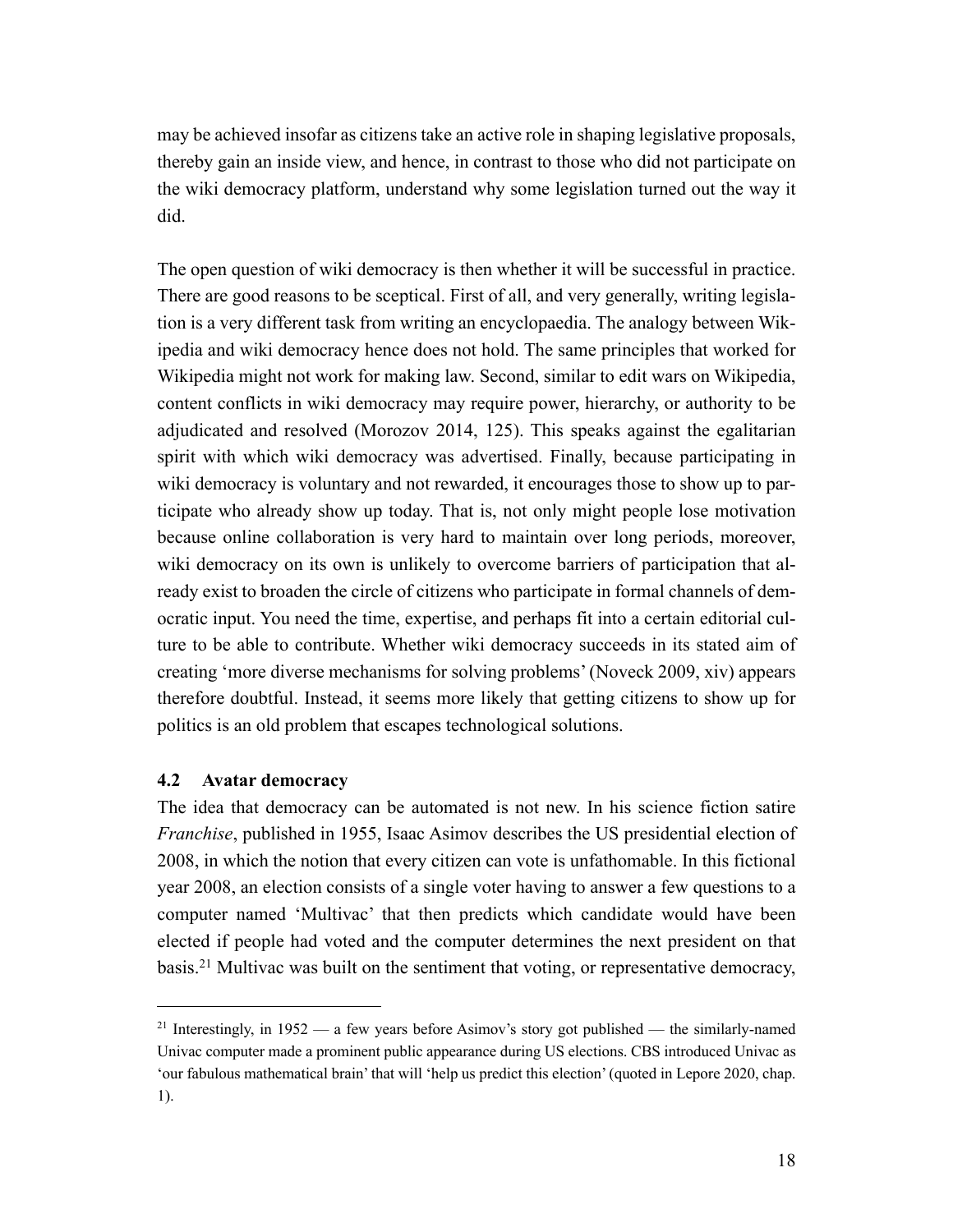is not worth the trouble if the exact same outcome can be had in a more convenient fashion. The development started with electronic voting machines '[b]ut the machines grew bigger and they could tell how the election would go from fewer and fewer votes. Then, at last, they built Multivac and it can tell from just one voter' (Asimov 1955).

This weary sentiment about voting and representative democracy is still alive today. One recent proposal suggests replacing representatives in the legislature and politicians wholesale because turnout in elections is low and because 'people are tired of politicians'(Hidalgo 2018). Instead of having politicians and representatives, each citizen could send their own personal virtual delegate to a virtual parliament thereby combining software with the idea of 'bypassing politicians completely'. These virtual delegates, one for each citizen, would debate and negotiate over legislation, vote on bills and hence make law.<sup>22</sup> Similarly, another proposal envisions 'intelligent e-democracy bots' that 'receive as input the political preferences and epistemic views of their principals, and on this basis participate on their behalf in digital consultation processes, exploiting sophisticated AI algorithms'(Perez 2020). I call this idea *avatar democracy*.

Similar to Multivac, avatar democracy relies on the promise of data. Because the costs of acquiring, storing, and analysing personal data have decreased so drastically, each person may become accurately predictable as a political agent. In an avatar democracy 'you can provide your avatar with your reading habits, or connect it to your social media, or you can connect it to … psychological tests'. Citizens would be able to select an avatar training algorithm from a range of offerings on an 'open marketplace';<sup>23</sup> citizens would be able to 'audit the system', 'leave [the avatar] on autopilot' or 'choose that [the avatar] ask you every time they're going to make a decision'(Hidalgo 2018). In short, first you select an avatar algorithm, then you train it with data that you provide, then you supervise and audit it. In this extreme form, avatar democracy is a virtual direct democracy in which each citizen is represented by a software agent.<sup>24</sup> As

<sup>&</sup>lt;sup>22</sup> Hidalgo also puts forward a different, much less radical, and much more general proposal, called 'augmented democracy', on which an avatar might be a 'twin' that acts as a deliberative interlocutor or assistant to improve citizens abilities to participate (see: https://www.peopledemocracy.com). I concentrate instead on avatar democracy, because it is a more original proposal that was prominently promoted through TED conferences.

<sup>&</sup>lt;sup>23</sup> This marketplace need not be a form of commercial exchange. I am grateful to César Hidalgo for this clarification.

 $24$  The tension between 'direct democracy' and 'represented by a software agent' is something I discuss below.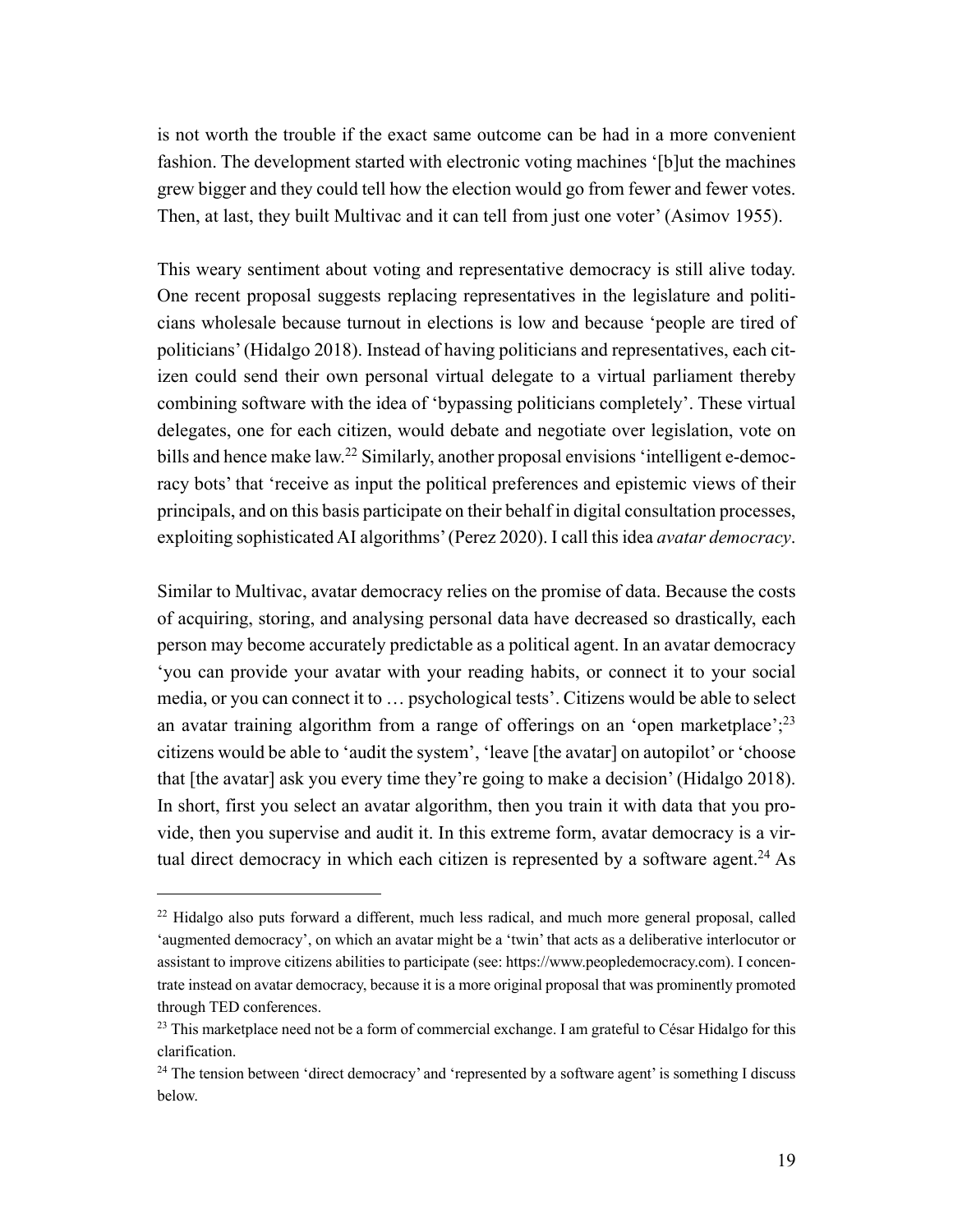such, the proposal abolishes competitive elections of comprehensive representatives in favour of an individual selection of automated representatives.

Some believe that some form of avatar democracy is 'probably inevitable' (Perez 2020).<sup>25</sup> Societies hence must urgently develop 'a new regulatory framework that would cope with a new political space' (ibid.). The alleged inevitability of avatar democracy endows the idea with considerable relevance and thinking around it with high urgency. — Such thinking, widespread as it might be, betrays technological determinism. On the assumption that there is instead a choice to be made, the question is whether avatar democracy would be a good idea.

What speaks in favour of avatar democracy? Avatar democracy is often presented as improving representative democracy. In contrast to direct democracy 'trying to bypass politicians, we [with this proposal] … automate them' (Hidalgo 2018). But avatar democracy at the same time positions itself as standing in the tradition of direct democracy. This element of direct democracy forms the basis an *indirect argument* for avatar democracy: <sup>26</sup> Whatever speaks in favour of direct democracy might speak in favour of avatar democracy. The argument is that direct democracy has always been more desirable than representative democracy, it has just not been feasible to implement. The animating sentiment seems to be that '[t]rue democracy would be direct, being based on unmediated, constant, and universal participation of all citizens in political matter. ... [D]elegation of political power is a necessary if minor evil' (Floridi 2016).<sup>27</sup> But since technology now lets us avoid this 'minor evil' and makes direct democracy feasible, we should undertake steps to implement direct democracy. Compromise, for example, is one such necessary evil of representative democracy that direct democracy would avoid. As Hidalgo (2018) says, '[p]oliticians nowadays are packages, and they're full of compromises' but in the future 'you might have someone that can represent only you'.

<sup>&</sup>lt;sup>25</sup> Hidalgo, in personal correspondence, makes clear that he does not want to be associated with this claim.

<sup>&</sup>lt;sup>26</sup> The terminology is from Blum and Zuber  $(2016)$ .

 $27$  To be clear, Floridi (2016) argues against this view and defends representative democracy.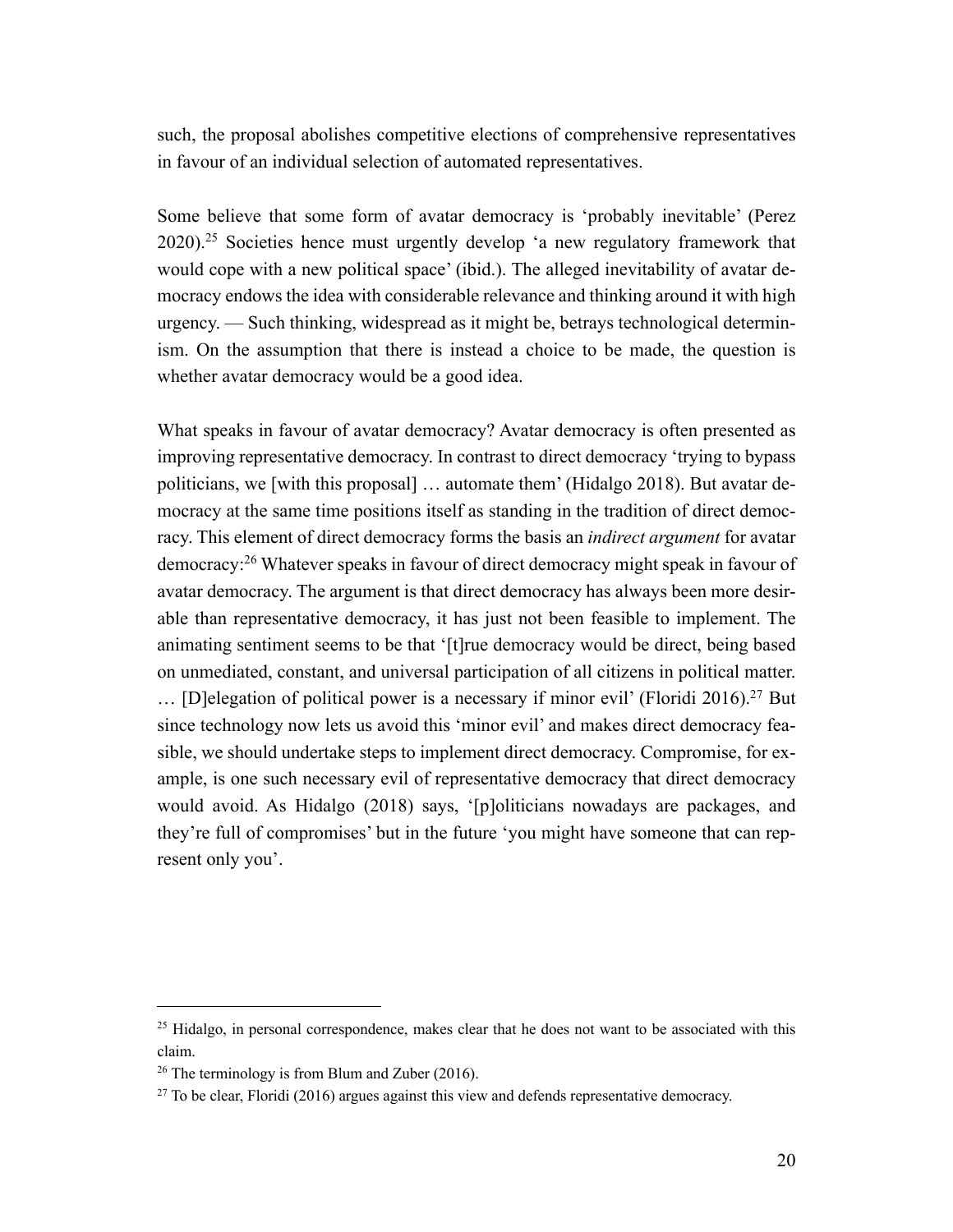In addition to this indirect argument for avatar democracy, there are several *direct arguments*. Specifically, the following four considerations have been put forth in favour of avatar democracy. 28

First, in virtue of having no representatives, avatar democracy avoids the often-fraught relationship between citizens and representative. Today, citizens must trust that representatives will work in their interests and that representatives' word is reliable testimony when they explain decisions. Avatar democracy instead allows citizens to represent themselves. Furthermore, if we accept some additional assumptions about the value of individualism, avatar democracy has going for it that it empowers citizens to stand up and represent themselves in collective affairs.

Second, avatar democracy might improve representativeness and equality of influence. Those who have particular interests or concerns far outside those of the majority and who, accordingly, are otherwise given little room in legislative proposals might have their interests better represented and their ways of influence increased (Susskind 2018, 253). In terms of the democratic norms, avatar democracy would support the norm of egalitarian participation in its aspect of the inclusion of marginalized views.

Third, avatar democracy decreases the ways in which legislative decision-making can be subject to regulatory capture of different forms. It is far easier to influence legislation through material or cultural-social mechanisms when the number of legislators is small. When every citizen is a legislator, by contrast, it is much harder to influence legislation. Avatar democracy defends itself against regulatory capture by decentralization. Seen from the perspective of participatory norms, avatar democracy thereby again supports the norm of egalitarian participation (specifically, its aspect of inclusion).

Fourth, avatar democracy might improve deliberation by removing the need for political campaigning. Although, idealists might hope that campaigning improves the quality of deliberation and supports the mechanisms by which voters hold their representatives to account, campaigning might in fact distort, damage, and deprave deliberation. Individual targeting of political ads has made political messaging inconsistent, manipulative, and dishonest and it turned political campaigns into a huckster competition of

<sup>&</sup>lt;sup>28</sup> At least three of the points below — all except the second point — are made by Hidalgo (2018).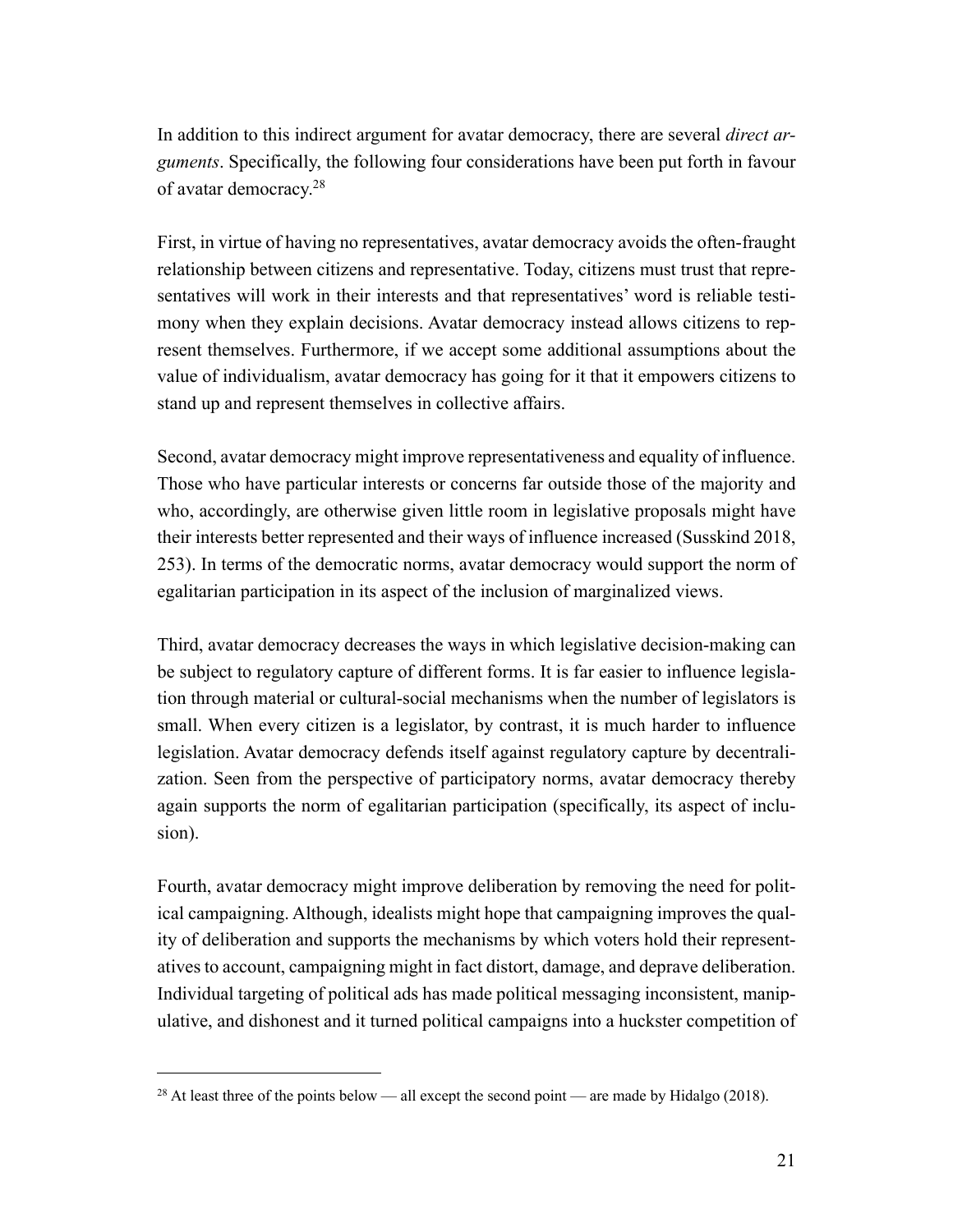outsized promises, historic dramatization, boasting, opportunism, and appeals to tribalism. Avatar democracy ends the need for campaigning, and it thereby removes the causes of these deliberative impairments. In terms of deliberative norms, the claim is that avatar democracy would improve the reasonability norm (through access to better information), and the norm of deliberative transformation (especially, its vertical aspect).

The joke of Asimov's story is, of course, that the 'election' in 2008 is an election in name only. A gearbox was substituted in place of a forum, as fraught and cumbersome as that forum might be. Is the same true for avatar democracy? What should we make of the case in its favour?

For starters, each of these premises in the indirect argument for avatar democracy that avatar democracy, being an instance of direct democracy, inherits all its virtues can be called into question. The underlying ideal of direct democracy might look less attractive on closer inspection. Perhaps there is something morally valuable about compromises. It should not be taken for granted that direct democracy is as such more desirable than representative democracy.

Moreover, avatar democracy is not actually a form of direct democracy. If avatar democracy were a form of direct democracy, then it would imply that the avatar is identical to the citizen because in a direct democracy each citizen represents themself. But because the avatar is not identical to the citizen, the citizens themselves do not deliberate and decide on legislation. Avatar democracy should therefore be seen as more akin to representative democracy and an avatar is better thought of as a representative.29 This, in turn, effectively re-introduces the citizen–representative relationship that avatar democracy had aimed to overcome.

Because avatar democracy is a form of representative democracy, we would have to trust avatars just as we have to trust representatives today (cf. Susskind 2018, 250– 53). Are avatars deserving of this trust? Avatar democracy faces one problem that also bedevils representative democracy; beyond that, avatar democracy faces two practical problems.

 $29$  Granted, avatar democracy is a limit case of representative democracy in that each citizen has their own personal representative.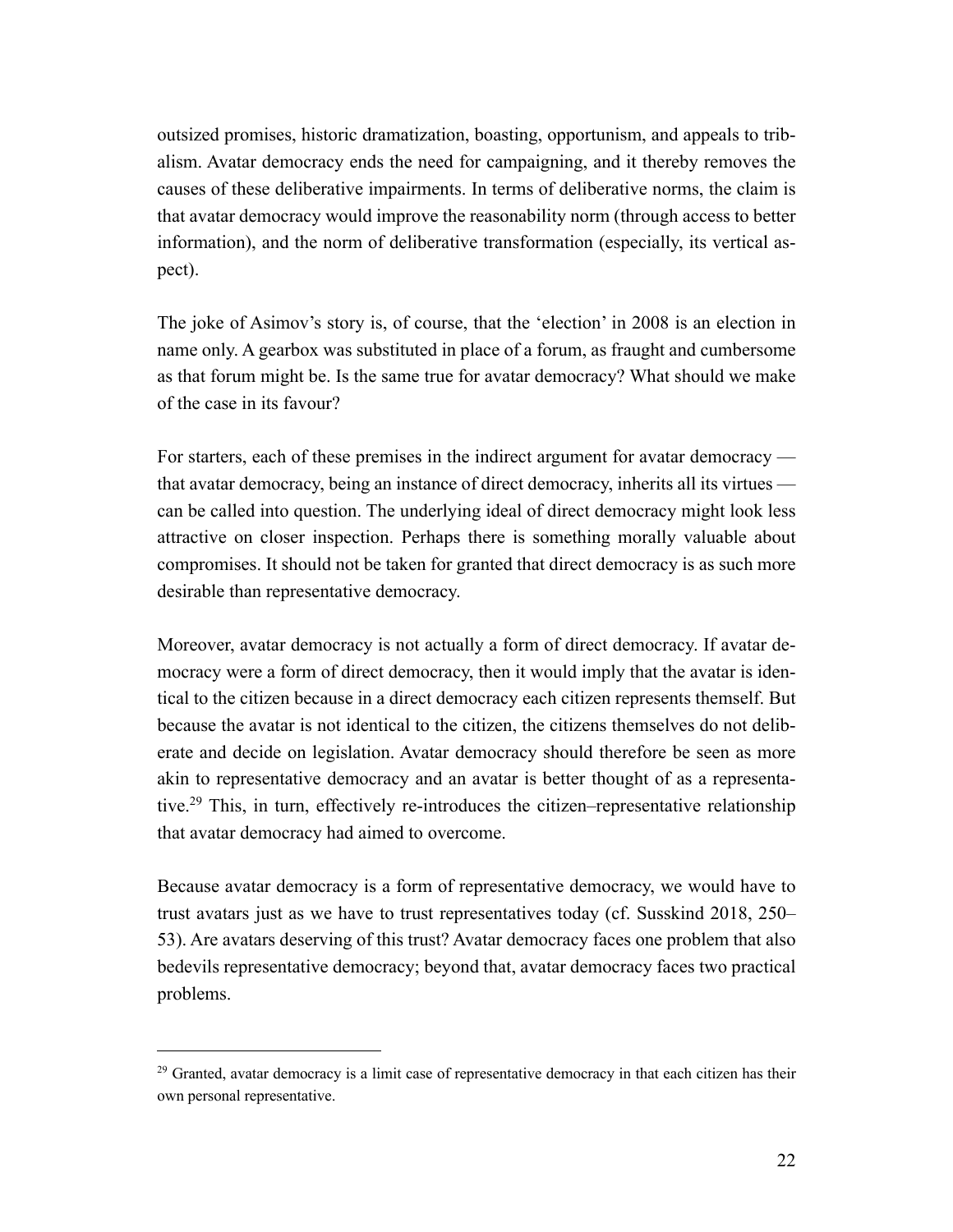First, avatar democracy brings the horizontal and the vertical aspects of the norm of deliberative transformation into conflict. Insofar as avatars change their view after deliberating with other avatars, they will on occasion vote in a way that contradicts how their citizens would want them to vote.<sup>30</sup> This is a problem also for representative democracies today. The general shape of the problem is this: Because representatives hold power, they need to explain themselves — this is a demand of legitimacy. But because representatives, especially after deliberation, have greater expertise, this demand is hard to fulfil. Optimism about solving this problem should be met with serious scepticism (Lafont 2015; Viehoff 2016). Satisfying the norm of transformation in its horizontal aspect risks undermining the norm in its vertical aspect. The claim that avatar democracy is immune to this general problem, rests on either on mistakenly seeing avatar democracy as a form of direct democracy, or on failing to see this fundamental challenge in representative democracy, or both.

In addition to this general problem of representative democracy, two practical problems arise for avatar democracy from the fact that citizens can select between different models of avatars that might be offered on an open marketplace.

First, selecting avatars comes with serious information asymmetries. Avatars might be like a car insurance in that you only relatively rarely get to find out how good the thing is that you bought. Whoever offers rarely used products such as car insurance, has little incentive to compete on the quality of the product. Some kind of quality control for avatar algorithms would then have to be ensured. But this problem is, in part, technical: an AI will have to be made explainable. This problem is also conceptual: standards for good explanations will have to be determined. Finally, this problem is institutional: it is not clear which, if any, recommendations or user reviews about avatar algorithms can be trusted.

Second, avatar democracy has significant risks of power and equality. Whoever offers avatars has likely political interests of their own and occupies a position that enables them to coax others in line with those interests. Those who make the avatars have power. They are likely able to influence or manipulate political outcomes by how they build or advertise the avatars. In this way, unless everyone were somehow able to

<sup>&</sup>lt;sup>30</sup> This is the Burekean aspect of representation (cf. Pitkin 1967, chap. 8; Christiano 1996, 213). If an avatar were not to exercise judgment, avatar democracy would be a market and not a forum.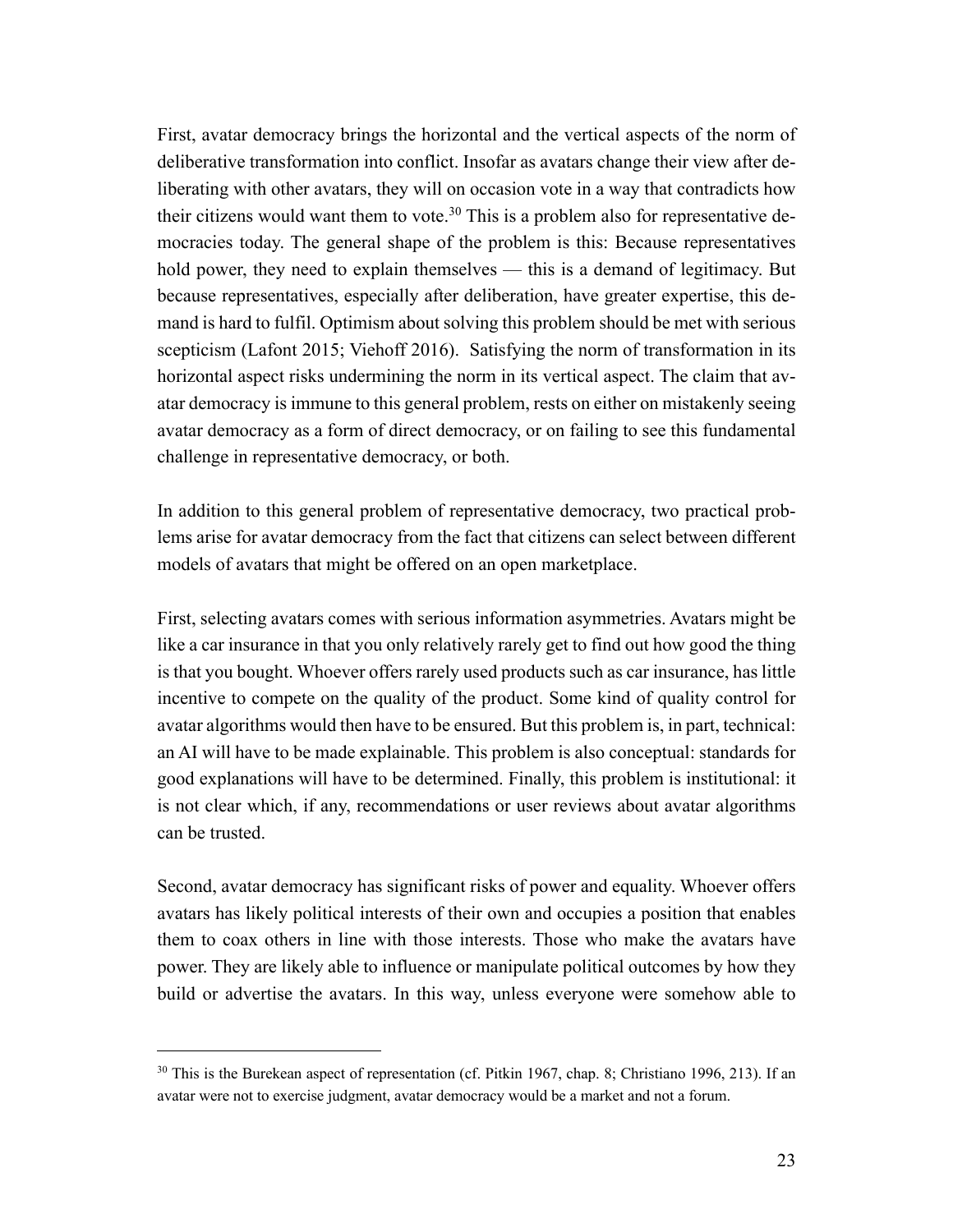create their own avatar entirely independently, avatar democracy may suffer from a fundamental problem of unequal power.

## **4.3 Data democracy**

Avatar democracy started from what looked like an eminently plausible idea: We have so many data that have proven valuable in various domains. These vast data could be put into the service of democratic practices. Given enough data and sufficiently advanced technology, 'elected officials will be able to ask voters what they want a thousand times a day and act accordingly'(Domingos 2015, 19). If these data were used in the legislative process, then 'policy would be based on an incomparably rich and accurate picture of our lives: what we do, what we need, what we think, what we say, how we feel. The data would be fresh and updated in real time rather than in a four- or five-year cycle' (Susskind 2018, 247).

Proposals to use more data in order to constrain or determine legislative decision-making are proposals for what I call *data democracy*. Data democracy comes in a variety of forms. In one extreme form, data determine legislation formally and 'political decisions would be taken on the basis of data rather than votes'(Susskind 2018, 247). This extreme form retains a parliament with representatives, but their role would be to supervise data analysis, amend proposals or correct errors by recalling legislation. On a less extreme form of data democracy, data constrain legislation only informally by systematically informing deliberation and decision-making in the legislature in real time.

Of course, legislative decision-making has always been based on data. A change in the vehicle code might come in response to data about traffic accidents, a stimulus package is drafted in response to economic data, and migration legislation often reacts to data about immigration numbers. Labels such as 'evidence-based policy' highlight that legislation is often 'based on data'.<sup>31</sup> So, how is data democracy different?

Data democracy consists of three core claims. First, data democracy says that new kinds of data ought to inform the legislative process. Second, data democracy seeks to vastly increase the amount of data used in the legislative process. Finally, and perhaps most importantly, data democracy demands that data constrain or even determine law-

<sup>&</sup>lt;sup>31</sup> In the US, the Office of Management and Budget (OMB) formally restricts executive agency decision-making to comport to some form of evidence-based policy making.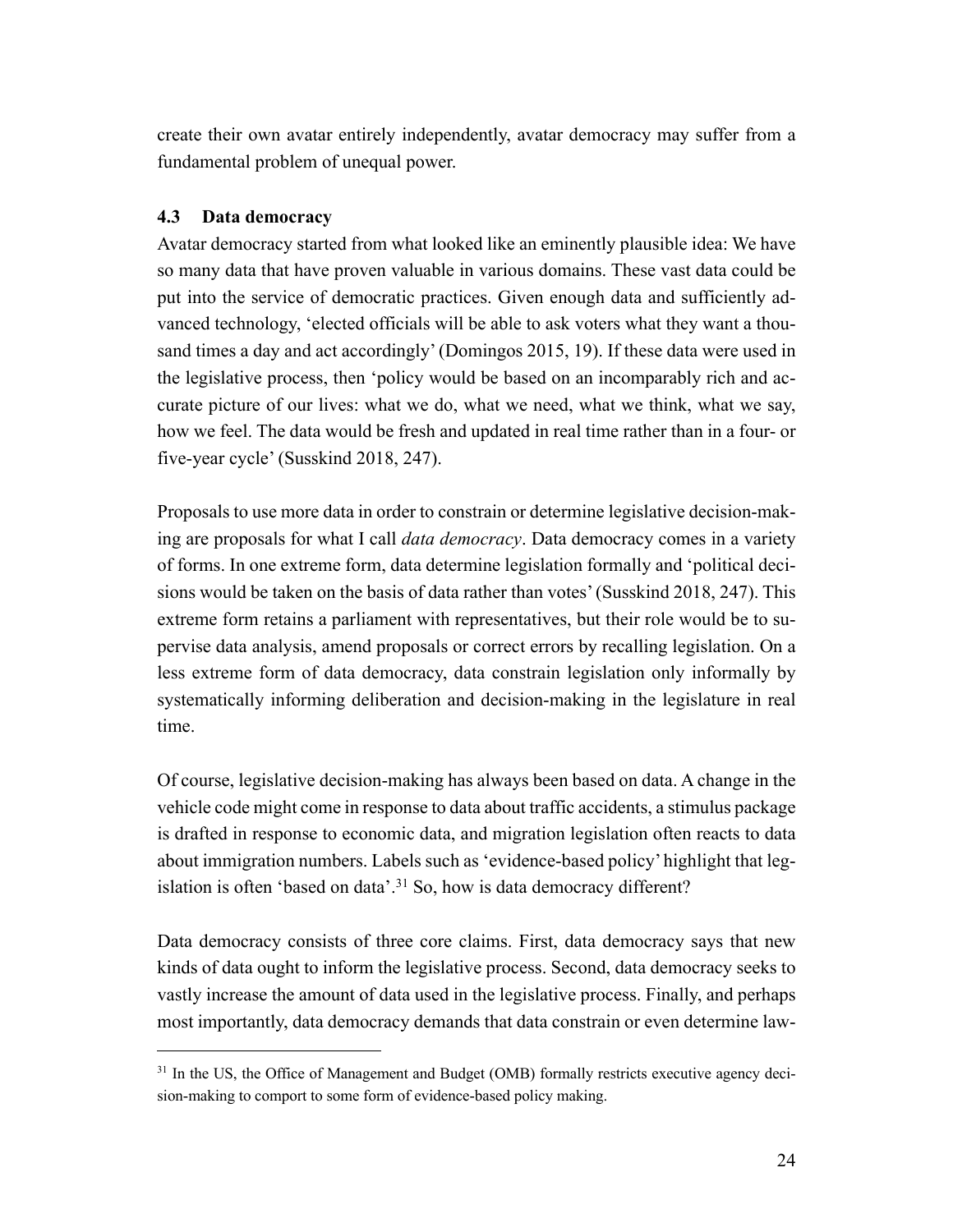making. The radical revision of data democracy is that it aims to move the legislative process away from deliberation and voting towards data-driven decision-making.

These core ideas may already be problematic. First, contrary to the perhaps widespread but naïve idea that 'data' are facts, data need cleaning, interpretation, and analysis. Hence, data do not 'speak' unambiguously and the directions into which data would 'drive' decisions depend on more than just data (Lyon 2016). Data-driven decisionmaking rests on value judgements that need to be subject at least to human oversight or guidance. Some proposals of data democracy make room for such a human element — a role that future politicians or representatives in parliament may play. Instead of deliberating and voting over legislative proposals, future representatives might deliberate and vote on issues of data cleaning, interpretation, and analysis. Second, this core idea of data democracy is decidedly technocratic to the extent that it portrays politics as something that needs to be overcome. We will see this technocratic temperament again when taking a closer look at proposals.

I will sketch two existing proposals of data democracy. One proposal, *deliberative data democracy* innovates on the first aspect, that is, it imports new kinds of data into the legislative process. Another proposal, *decision data democracy*, suggests that data should altogether replace human decision-making in the legislative process. This second proposal mostly innovates on the third aspect, that is, it demands a greater role for data in the legislative process.

### 4.3.1 Deliberative data democracy

One proposal for deliberative data democracy is due to Hiroki Azuma (2014) who proposes what he calls the 'General Will 2.0' by suggesting that new data should be included in the legislative process. Drawing on Freud's idea of the unconscious he says that data about 'the unconscious of the populace' should be collected to '[document] people's private, animalistic actions' and their 'private, bodily reactions' in a 'visualized collective unconscious' in order to 'demolish the limits of public, logical deliberation' (Azuma 2014, 144, 162, 171). Set aside for now what 'the unconscious' is and how it would be measured. Azuma proposes that a screen be set up in parliament that displays the populace's unconscious so that this unconscious provides feedback in real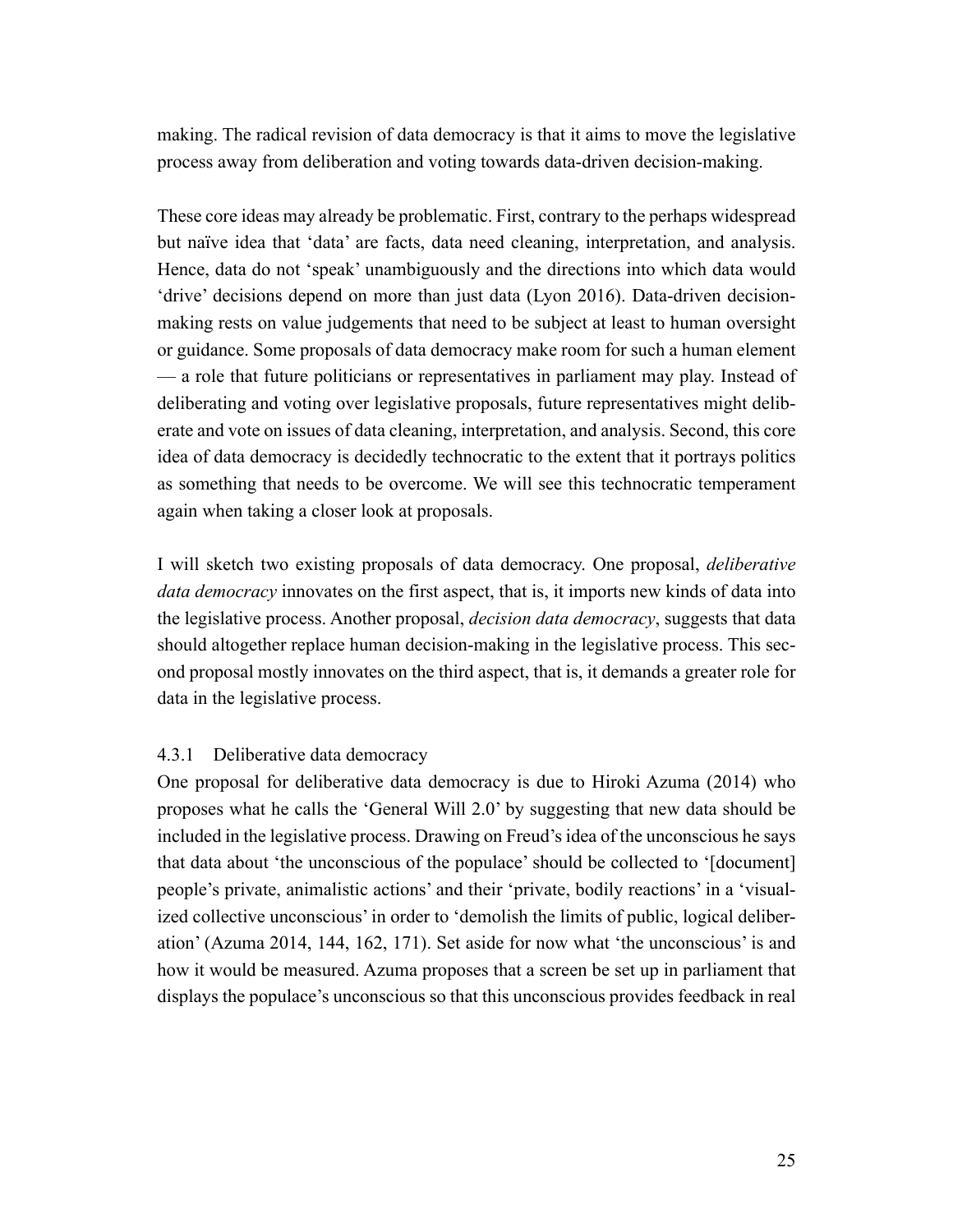time on deliberations in parliament with the aim that 'deliberation among politicians and experts ought to be limited by this very unconscious'.<sup>32</sup>

Azuma gives two main arguments in favour of deliberative data democracy or, as he calls it, 'unconscious democracy'.<sup>33</sup> First, deliberative data democracy improves perceived legitimacy because it instils a sense of ownership and participation. Azuma suggests that deliberative data democracy would 'restore some feeling of actual participation for the masses'. Citizens might look more favourably on legislation or even identify with legislation insofar as they know that their voices are heard, and their feelings are felt in parliament. In times in which the disconnect between citizens at home and politicians in DC or Brussels is felt acutely, this would be a valuable achievement. Stated with reference to democratic norms, deliberative data democracy might support to the associative norm of identification.

Second, data democracy might improve the quality of legislative debates by uncovering 'latent expertise languishing in obscurity' (Azuma 2014, 148). Similar to wiki democracy, this expertise-based argument squares well with existing ideas of epistemic democracy and the use of technology to further collective intelligence (cf. Landemore 2013). As such, data democracy has an instrumental argument on its side that follows the intuition that more data will lead to better outcomes. From the perspective of democratic norms, data democracy might strengthen the deliberative norms of reasonableness and transformation.

In sum, the general will 2.0 is a form of deliberative data democracy that draws on new forms of data — that representing the (collective) unconscious — and uses these to informally constrain the legislative process in its deliberations. It is '[t]he aggregate of animal murmurs giving direction to the elites' human and public debates' (Azuma 2014, 162). On the face of it, deliberative data democracy is entirely consistent with democratic norms and it promises to strengthen the deliberative norms of

 $32$  Although, to be clear, Azuma (2014, chap. 4) resists the characterization of his proposal as deliberative. He distinctly sees the general will 2.0 as novel form of politics in contrast to the deliberative tradition (e.g., Habermas and Arendt) and the antagonistic tradition (e.g., Schmitt).

<sup>&</sup>lt;sup>33</sup> Although he develops these arguments specifically for his proposal, these arguments are worthwhile discussing insofar as they might have force in support of similar proposals of deliberative data democracy more generally. Azuma gives a third argument, which I do not discuss here, that deliberative data democracy avoids the latent threat of populism.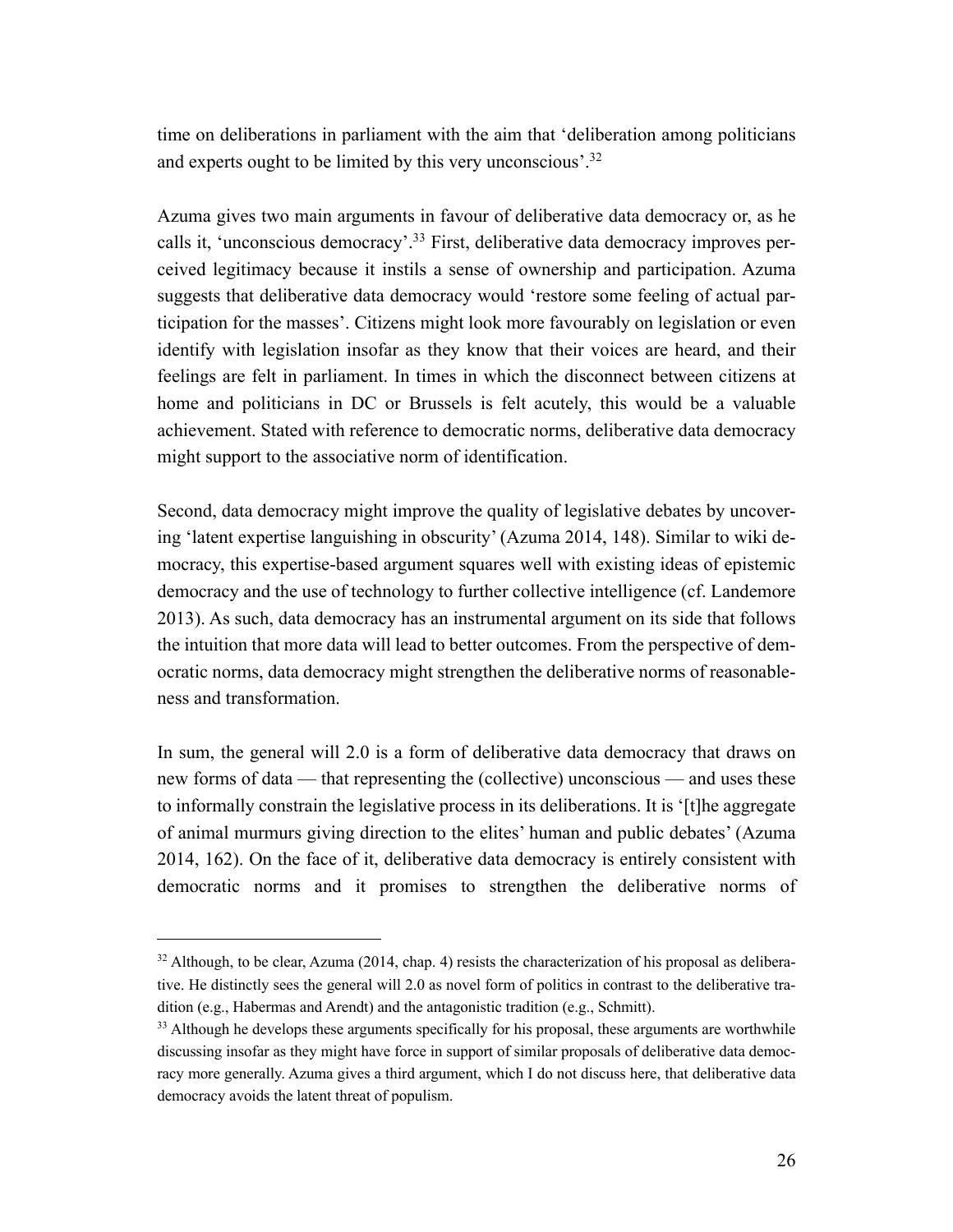reasonableness and transformation through increased pooling of information and the norm of associative identification insofar as citizens believe that their unconscious is seen by parliament and thereby reflected in the legislative process.

But the proposal has several problems. First of all, what the collective unconscious is exactly and whether visualising it in parliament would deliver the advertised benefits is at best unclear. Citizens may not welcome laws or identify more closely with them only because additional data about collective sentiments is projected live above the hemicycle. Cynics would add that, in fact, not much changes at all: Already today politicians perform incessantly for 'popular opinion' driven by reactions on social media, focus groups, polls, and, occasionally, votes.

Second, if legislation were to follow the collective unconscious and the 'animal murmurs', the outcome might be anodyne at best and authoritarian at worst. A legislature that seeks to pacify popular emotions might resort to political triangulation to transcend partly politics and cleavages. Even worse, data democracy might make politics for the amygdala. Putting the collective unconscious at the centre of deliberation elevates instincts of homophily, fear, and aggression. Perhaps it can be very satisfying for a vast majority to marginalize, scapegoat, or oppress minorities. At any rate, it seems unlikely that elevating the unconscious produces good policy outcomes and improvements by the lights of deliberative norms. The questionable assumption in deliberative data democracy concerns its underlying Freudian view that data about the unconscious and the 'suppressed libido' is valuable in the ways Azuma envisions. Instead, it appears that the underlying Freudian impulses might deprave deliberation not enhance it. In terms of the democratic norms, deliberative data democracy would decrease reasonableness and transformation.

Finally, it should be troubling that Azuma is quick to discount the value of current democracies and leans towards the inevitability of data democracy and a minimal state. He writes that '[t]he world has become too complex. The state and deliberation have surpassed their service lives' (Azuma 2014, 206). Any future state will be 'something like a combination of street patrols and food rationing and health check-ups for its residents' (Azuma 2014, 198). Azuma shows no compunction in catering to such libertarian technocratic sentiments.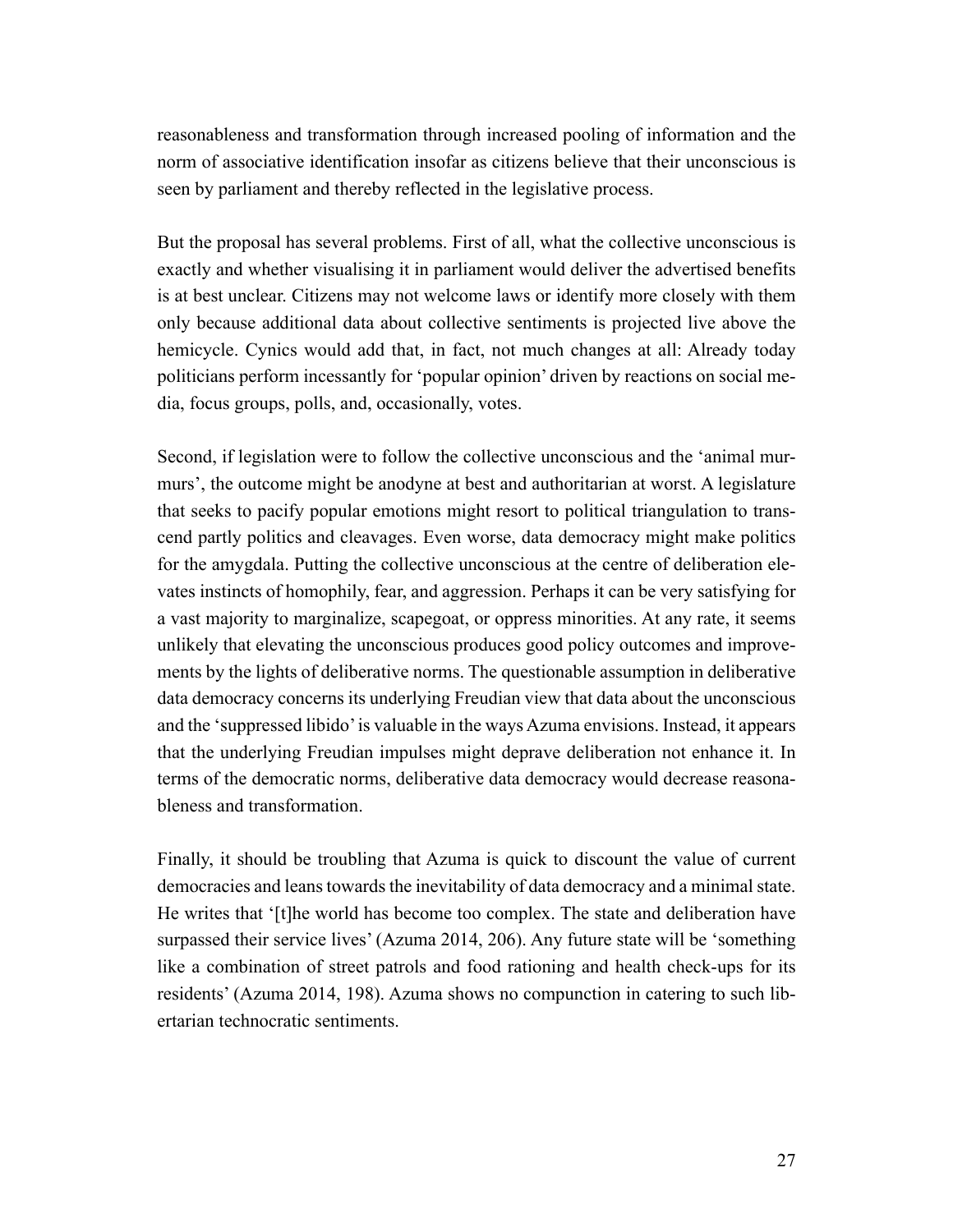#### 4.3.2 Decision data democracy

An alternative form of data democracy is put forward by the historian Yuval Noah Harari. Harari suggests that legislative decisions can be automated and be based entirely on data (2017, chap. 11). According to him, the political system of the future has neither parliament nor elections nor a government as such. All these functions can, will, and should be automated and be driven by data. Harari does not spell out how this would work in practice, neither does he motivate this as an improvement of democracy, but he at least offers a theorical motivation for this data-driven system of politics.

Harari's starting assumption is what he calls 'dataism', which comprises a methodological and an axiological claim.<sup>34</sup> The methodological claim of dataism is that every entity or system can be seen as a data-processing system, which entails that we should also see 'political structures as data-processing systems'. Seeing political structures in this way is increasingly widespread in political science, Harari argues. The axiological claim of dataism — that is, a claim about its ethical value — is that 'the value of any phenomenon or entity is determined by its contribution to data processing'. This is a radical teleological claim. But if we understand 'data-processing' liberally,<sup>35</sup> then we can account for the value of human life (humans process and produce vast amounts of data efficiently) and the value of non-human animals as well as the environment (nonhuman animals and the environment process and produce data and support human data-processing). Looking at democracies today through this lens of dataism, Harari identifies two problems with the status quo.

First, democracy, seen as a data-processing system, is faring increasingly badly, suggests Harari. This is because democracy and its constituting institutions 'don't process data efficiently enough'. He writes that 'because technology is now moving so fast, and parliaments and dictators alike are overwhelmed by data they cannot process quickly enough, … politics is consequently bereft of grand visions. Government has become mere administration'. In short, with its limited throughput and insufficient

<sup>&</sup>lt;sup>34</sup> Harari later walks back his assumption of dataism. He calls dataism a 'dogma' the critical examination of which is 'the most urgent political and economic project'. He also clarifies that his aim is speculation, not prediction, and that he wants to 'broaden our horizons and make us aware of a much wider spectrum of options'.

<sup>&</sup>lt;sup>35</sup> What exactly Harari means with 'data' and 'data-processing' is very unclear, however. He seems to subscribe to a naïve account of data criticized by Lyon (2016) as mentioned earlier.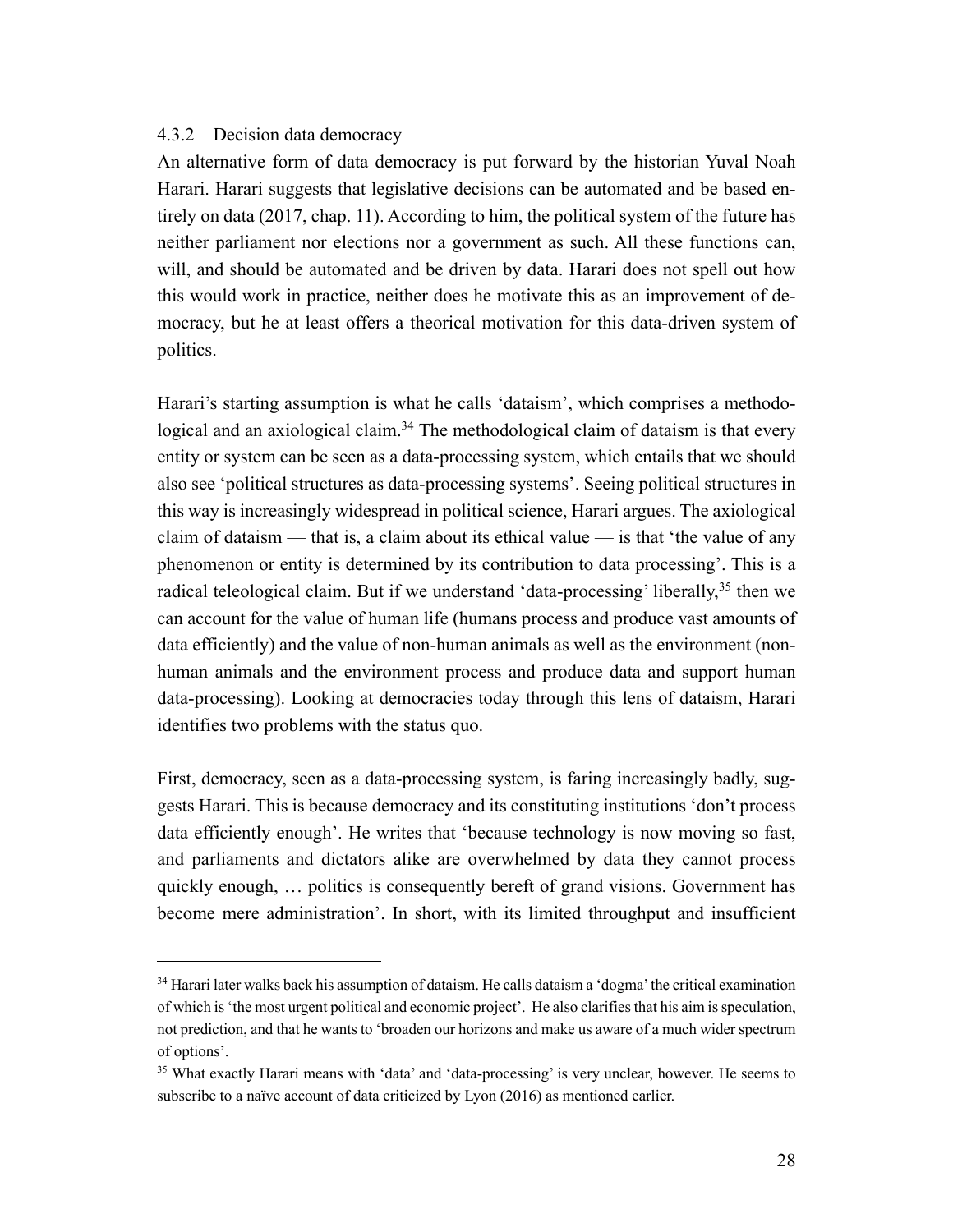processing capacity, democracy, in the eyes of dataism, has a desirability problem. Whatever democracy's promise may be — equal standing, equal influence, public justification, reform of citizens' characters, good policy outcomes, or maximizing welfare — democracy fails to deliver on this promise because of the influence of technology and because democracy is overwhelmed by the increasing demands on data-processing. 36

Second, next to this desirability problem, democracy has a feasibility problem. According to Harari, some form of decision data democracy is inevitable. Democracy with its 'venerable institutions like elections, parties and parliaments might become obsolete' so that 'democracy might decline and even disappear' (Harari 2017, chap. 11). The basis for this prediction is the dataist argument we have just seen: Because democracy fails as a data-processing system, democracy fails to deliver on its promise and through some process of political change, a better system of collective decisionmaking and social coordination will be established.

In decision data democracy, citizens play no role at all beyond the data they generate. In this sense, as Harari admits, decision data democracy is no democracy at all.<sup>37</sup> At most, decision data democracy can be motivated out of the idea that political decisions satisfy citizens' actual desires and preferences. But this aggregative model of democracy fails to involve citizens in the right way (Kolodny 2014, 207). In terms of democratic norms, decision data democracy is likely to undermine almost all of the norms mentioned. It violates the norm of egalitarian participation in virtue of abolishing virtually all practices of meaningful participation and it violates the vertical aspect of deliberative transformation. This, in turn, raises a problem for the legitimacy of data democracy (Danaher 2016). Decision data democracy also does nothing to improve the operation of the deliberative norms of reasonableness and the norm of deliberative transformation in its horizonal aspect. Although an optimistic argument would have it that the good outcomes of data democracy will improve civic motivation and citizens'

<sup>&</sup>lt;sup>36</sup> Harari's argument assumes that democracy is good for something but leaves open what exactly democracy is good for (welfare, equal standing, etc.). Insofar as none of the things that democracy might be good for contribute to data-processing, even this ecumenical assumption — that democracy is good for *something* — conflicts with the axiological assumption of dataism (i.e. only things that contribute to data-processing are valuable). In short, axiological dataism is incompatible with the value of democracy.

<sup>&</sup>lt;sup>37</sup> I listed the proposal as a 'democracy' insofar as the project here investigates how technology might transform democracy.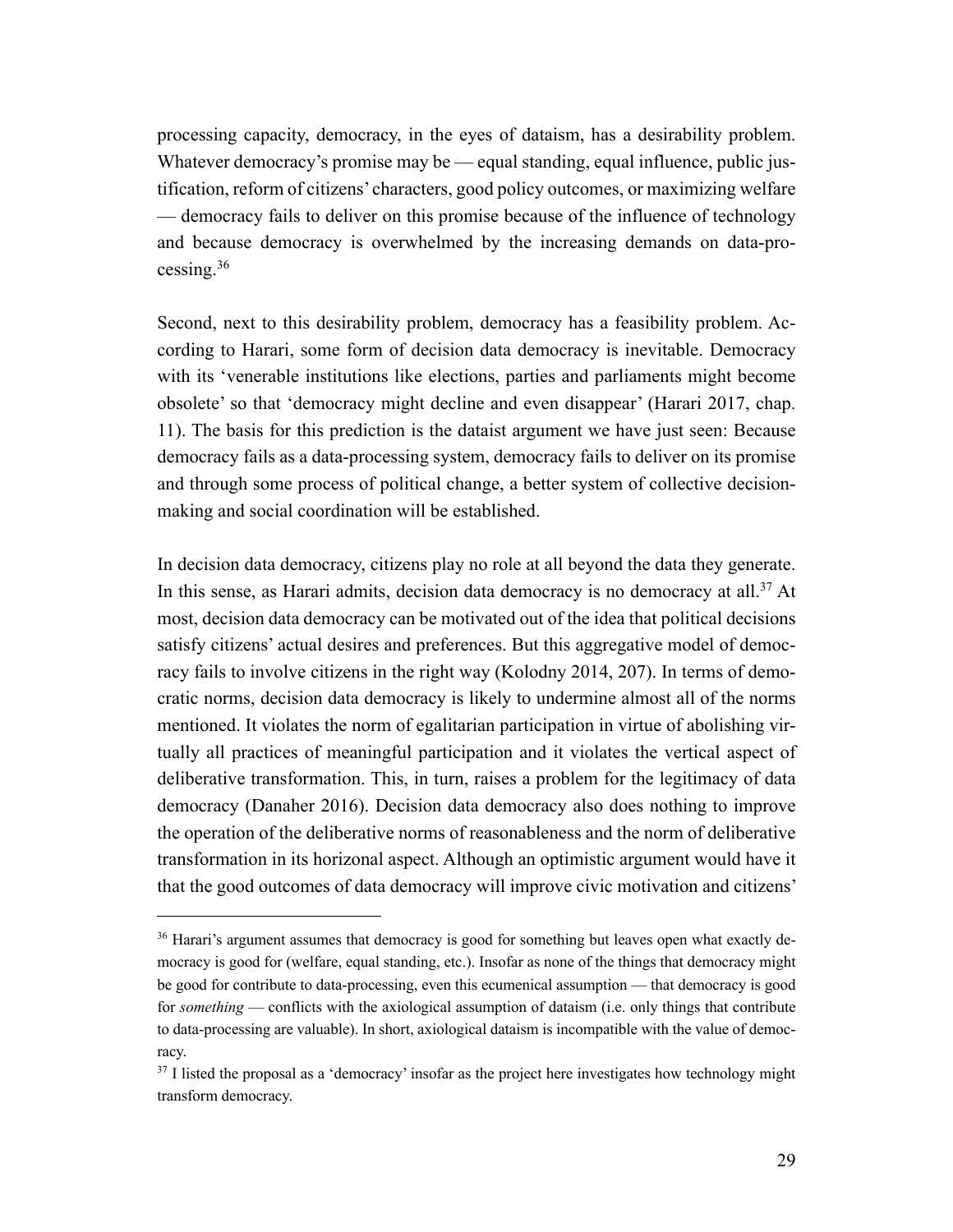identification, insofar as data democracy diminishes the respective participatory and associative practices, it seems more likely that data democracy stands also to undermine these participatory and associative norms.

# **5 Conclusion**

Technology can help or hinder democracy. This chapter has described and discussed various ideas of how technology can do so. The overarching aim of this chapter has been to put forward a framework of how to think about technological democratic innovations. The framework extends existing thinking in democratic theory to practices that constitute a democratic society. I have distinguished between participatory, deliberative, and associative practices and I have sketched some important norms for each. Democratic participation is characterized by substantively egalitarian norms of access (inclusion and non-market relations) as well as a civic motivation of those who take part. Democratic deliberation is subject to a norm of reasonableness and to a norm of deliberative transformation (in a horizontal and a vertical aspect). And democratic association includes a norm of identification of those who join together under a shared end. In addition to guiding the examination of technological proposals, this framework may help more generally in evaluating any intervention that claims to improve democracy.

The visions of how technology may revolutionize democracy each fare very differently with respect to how they contribute to good democratic practices. Mere changes intervene in existing practices and often tend to have democratic norms in clear view and work to maintain them. Many existing so-called democracy apps are dedicated to the aim of improving reasonableness or facilitating horizontal or vertical deliberative transformation.

Moderate reforms seem instead to be animated by a sense of technological possibility as they import gamification design schemas and leverage civic motivation; but these interventions threaten, in particular, the norms of egalitarian participation and civic motivation. For example, when participation is rewarded with points, this not only bears risks to privacy and risks abuse, it also raises problems of equal access and it may crowd out citizens' intrinsic motivations and recognition of a shared end in favour of instrumental motivations in pursuit of individual advantage.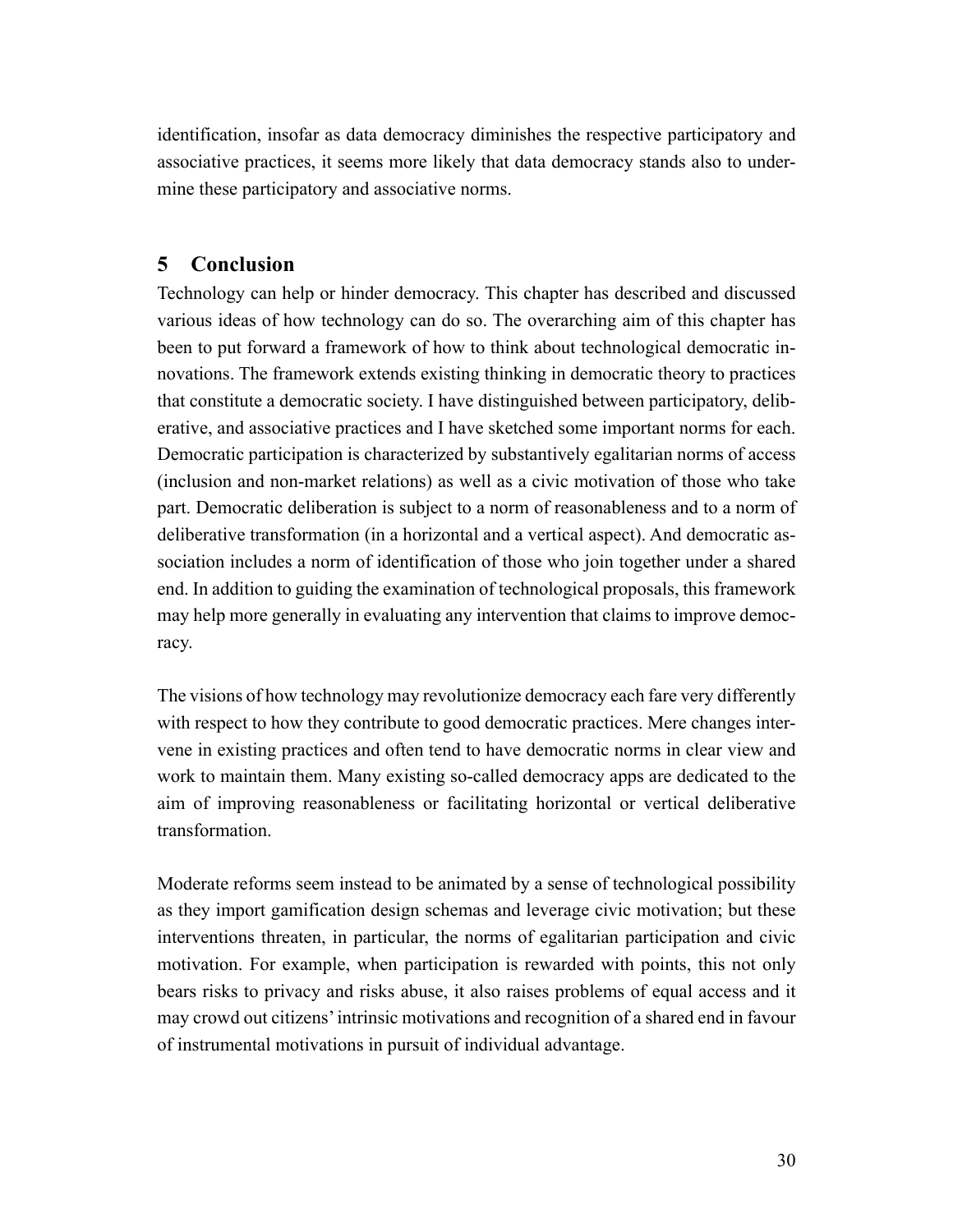Radical revisions of democratic practices, finally, tend to be animated by a sense of technological necessity. Strikingly, proponents of each proposal, Perez, Azuma and Harari, suggest that their respective proposal — avatar democracy, deliberative data democracy, or decision data democracy — is inevitable. This fatalism is by itself a dubious claim, at least, insofar as it rests on some form of technological or material determinism. Moreover, some of the proposals, in particular avatar democracy and deliberative data democracy, come dressed up as a way of saving democracy, when each of them in fact appears deeply deficient of a clear understanding of democratic values and practices.

| Norms                               | Participatory                                                                                                                         |                                                | Deliberative                                                                                      |                                                                                           | Associative                                                                     |
|-------------------------------------|---------------------------------------------------------------------------------------------------------------------------------------|------------------------------------------------|---------------------------------------------------------------------------------------------------|-------------------------------------------------------------------------------------------|---------------------------------------------------------------------------------|
| Proposal                            | Egalitarian<br>Participation                                                                                                          | Civic moti-<br>vation                          | Reasonableness                                                                                    | Transformation                                                                            | Identifica-<br>tion                                                             |
| <b>Innobucks</b>                    | $\downarrow$ digital di-<br>vide                                                                                                      | $\downarrow$ gamifica-<br>tion incen-<br>tives |                                                                                                   |                                                                                           |                                                                                 |
| Wiki democ-<br>racy                 | $\downarrow$ barriers to<br>participation                                                                                             | ↑ voluntari-<br>ness                           | $\uparrow$ participation<br>structured                                                            | ↑ every partici-<br>pant active                                                           | ↑ voluntari-<br>ness                                                            |
| Avatar de-<br>mocracy               | ↑ less regula-<br>tory capture<br>↑ effective<br>representation<br>of minorities<br>$\downarrow$ all partici-<br>pation indi-<br>rect |                                                | $\uparrow$ no campaign-<br>ing, no targeted<br>ads                                                | ↑ less deception<br>$\downarrow$ vertical and<br>horizontal<br>transformation<br>conflict |                                                                                 |
| Deliberative<br>data democ-<br>racy |                                                                                                                                       |                                                | ↑ increased pooling of information<br>$\downarrow$ pooling of emotional infor-<br>mation damaging |                                                                                           | $\uparrow$ knowledge<br>that the un-<br>conscious is<br>seen in par-<br>liament |
| Decision<br>data democ-<br>racy     | $\downarrow$ only aggregates and does not involve citizens in the right way                                                           |                                                |                                                                                                   |                                                                                           |                                                                                 |

*Table 4 Overview of hypothesized effects on democratic norms, with indicated increase or decrease in support.*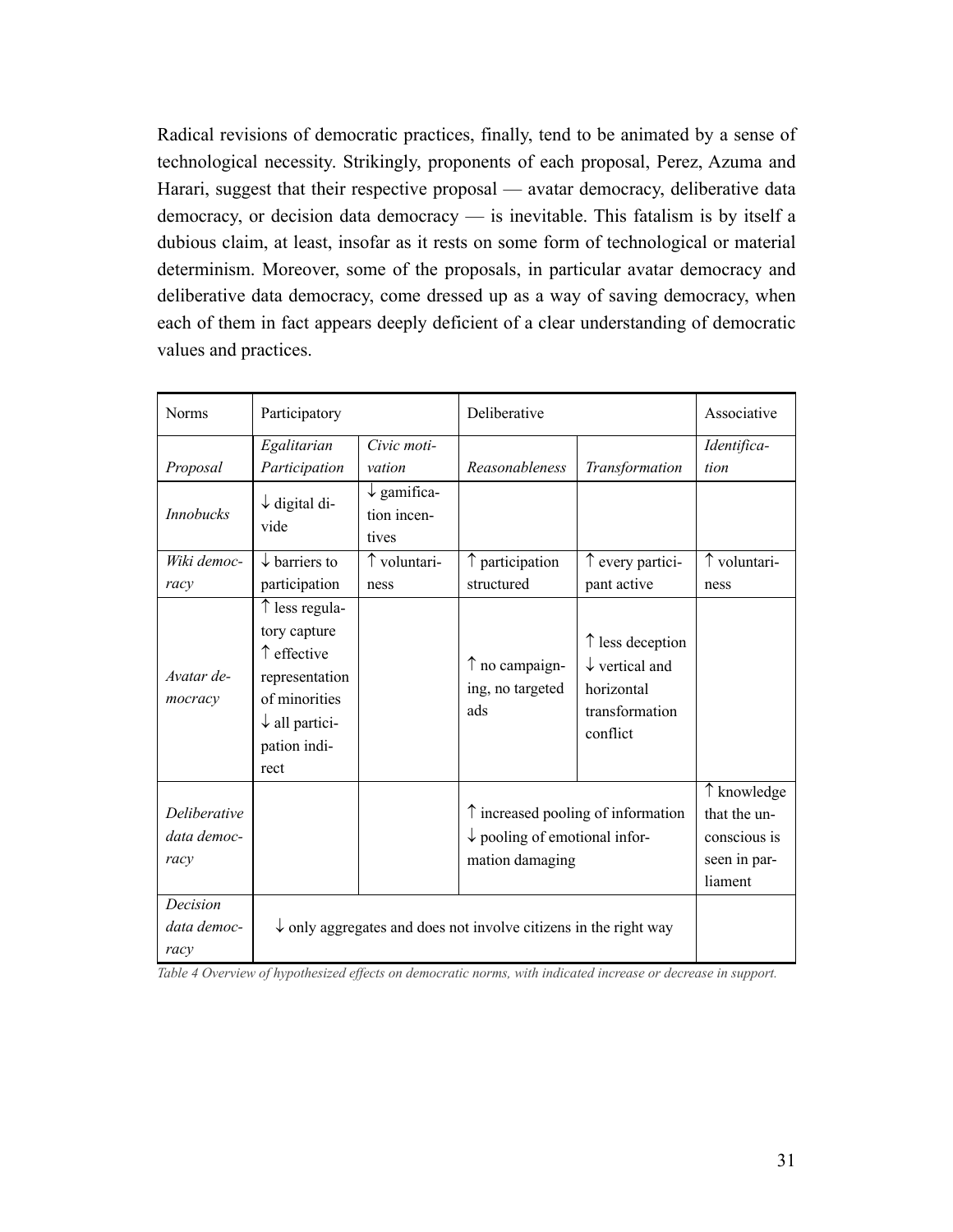Another noteworthy trend is that some of the proponents of the radical revisions do not in fact themselves endorse the proposals that they promulgate.<sup>38</sup> Instead, authors take themselves to be speculating on ideas or conceiving of possibilities without defending them. But if these are good ideas, they should be worthwhile defending.

A proposal that stands out among the radical revisions discussed here is wiki democracy. First, wiki democracy is neither animated by a sense of technological possibility nor by a sense of technological necessity. Instead, wiki democracy is a relatively modest proposal that targets a limited range of problems in the legislative process. Second, wiki democracy starts with the identification of a shortcoming of democratic practices in light of democratic norms and tries to improve practices accordingly. Other radical revisions, by contrast, aim at a certain outcome while diminishing the domain of democratic practices. Third, wiki democracy rests on a technology that is available today and that has been used in a similar fashion already, albeit for different ends. This is not only a proof of concept, but it is also a feasibility check — although problems in increasing and sustaining fair and equal participation are likely to persist. Avatar democracy and data democracy, by contrast, are distinctively speculative and depend for their success on uncertain technological capabilities. In these ways, wiki democracy might not only be an attractive proposal, but the proposal may also serve as a methodological role model of good thinking about how to conceive of technological interventions to improve democracy.

#### *Acknowledgements*

I am grateful for thoughtful comments on drafts of this chapter by Carissa Veliz, Iason Gabriel, Justin Bullock, Ted Lechterman, Tina Nabatchi, César A. Hidalgo, Matthew Adams, and two anonymous readers for Oxford University Press.

## **6 References**

Asimov, Isaac. 1955. "Franchise." *If, Worlds of Science Fiction*, August 1955. Azuma, Hiroki. 2014. *General Will 2.0: Rousseau, Freud, Google*. New York: Vertical.

<sup>&</sup>lt;sup>38</sup> With the exception of Hidalgo who endorses a general idea of augmented democracy.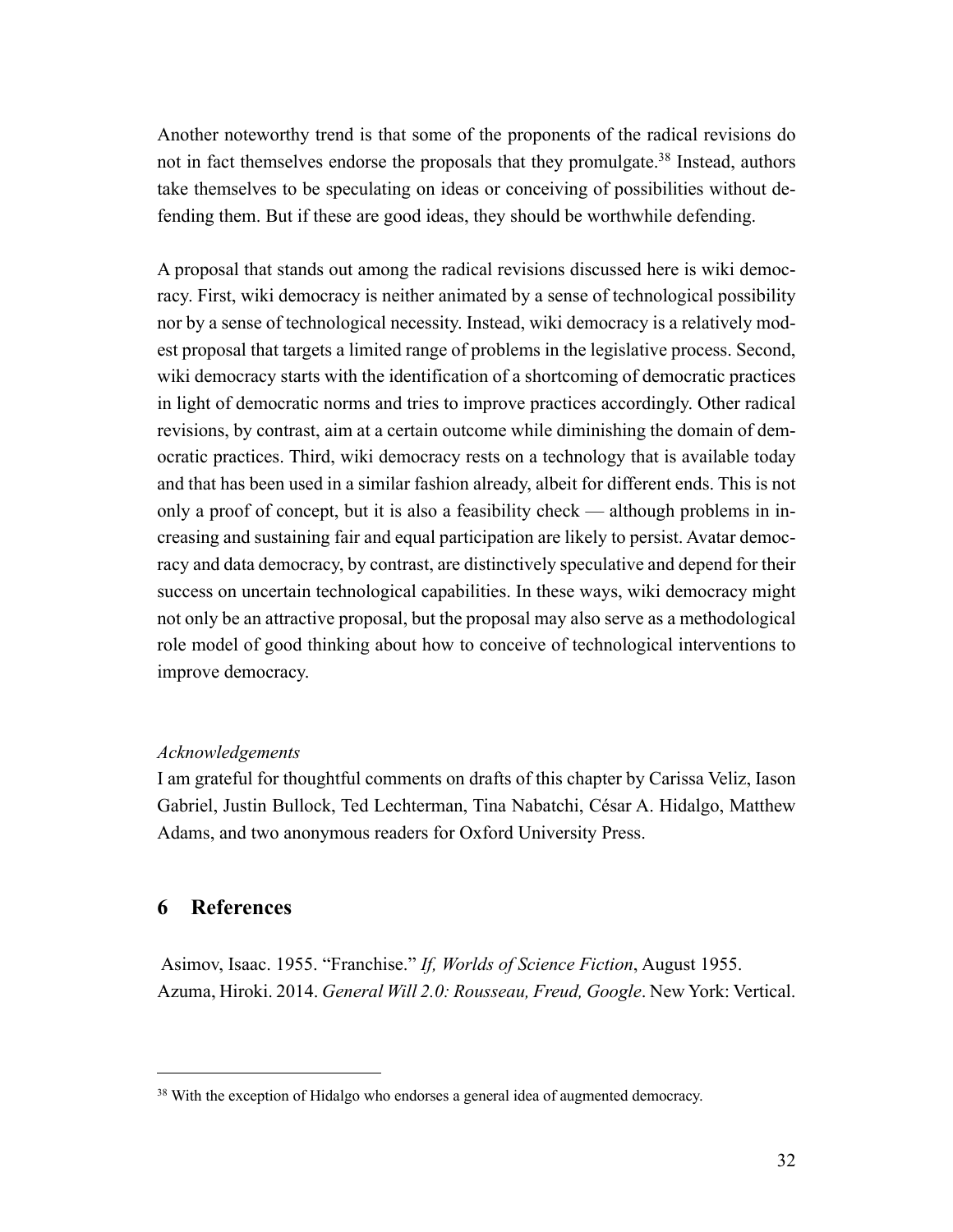- Behrens, Jan. 2017. "The Origins of Liquid Democracy." *The Liquid Democracy Journal*, no. 5 (May). https://liquid-democracy-journal.org/issue/5/The\_Liquid Democracy Journal-Issue005-02-The Origins of Liquid Democracy.html.
- Bertone, Giulia, Fiorella De Cindio, and Stefano Stortone. 2015. "LiquidFeedback in Large-Scale Civic Contexts: Framing Multiple Styles of Online Participation." *Journal of Social Media for Organizations* 2 (1): 27.
- Blum, Christian, and Christina Isabel Zuber. 2016. "Liquid Democracy: Potentials, Problems, and Perspectives." *Journal of Political Philosophy* 24 (2): 162–82. https://doi.org/10.1111/jopp.12065.
- Bozeman, Barry. 2007. *Public Values and Public Interest: Counterbalancing Economic Individualism*. Washington, D.C.: Georgetown University Press.
- Chen, Yu-Che, and Michael J. Ahn. 2017. *Routledge Handbook on Information Technology in Government*. New York: Routledge.
- Christiano, Thomas. 1996. *The Rule Of The Many: Fundamental Issues In Democratic Theory*. Boulder Colo.: Westview Press.
- ———. 2008. *The Constitution of Equality: Democratic Authority and Its Limits*. Oxford University Press. http://www.oxfordscholarship.com/view/10.1093/acprof:oso/9780198297475.001.0001/acprof-9780198297475.
- ———. 2018. "Democracy." In *The Stanford Encyclopedia of Philosophy*, edited by Edward N. Zalta, Fall 2018. Metaphysics Research Lab, Stanford University. https://plato.stanford.edu/archives/fall2018/entries/democracy/.
- Cohen, Joshua. 1989. "Deliberation and Democractic Legitimacy." In *The Good Polity: Normative Analysis of the State*, edited by Alan P. Hamlin and Philip Pettit. Oxford: Blackwell.
	- ———. 1997. "Procedure and Substance in Deliberative Democracy." In *Deliberative Democracy: Essays on Reason and Politics*, edited by James Bohman and William Rehg. Cambridge Mass.: The MIT Press.
- Cohen, Joshua, and Archon Fung. 2021. "Democracy and the Digital Public Sphere." In *Digital Technology and Democratic Theory*, edited by Lucy Bernholz, Hélène Landemore, and Rob Reich. Chicago: University of Chicago Press.
- Cohen, Joshua, and Joel Rogers. 1993. "Associations and Democracy." *Social Philosophy and Policy* 10 (2): 282–312. https://doi.org/10.1017/S0265052500004234.
- ———. 1995. *Associations and Democracy*. Edited by Erik Olin Wright. London: Verso.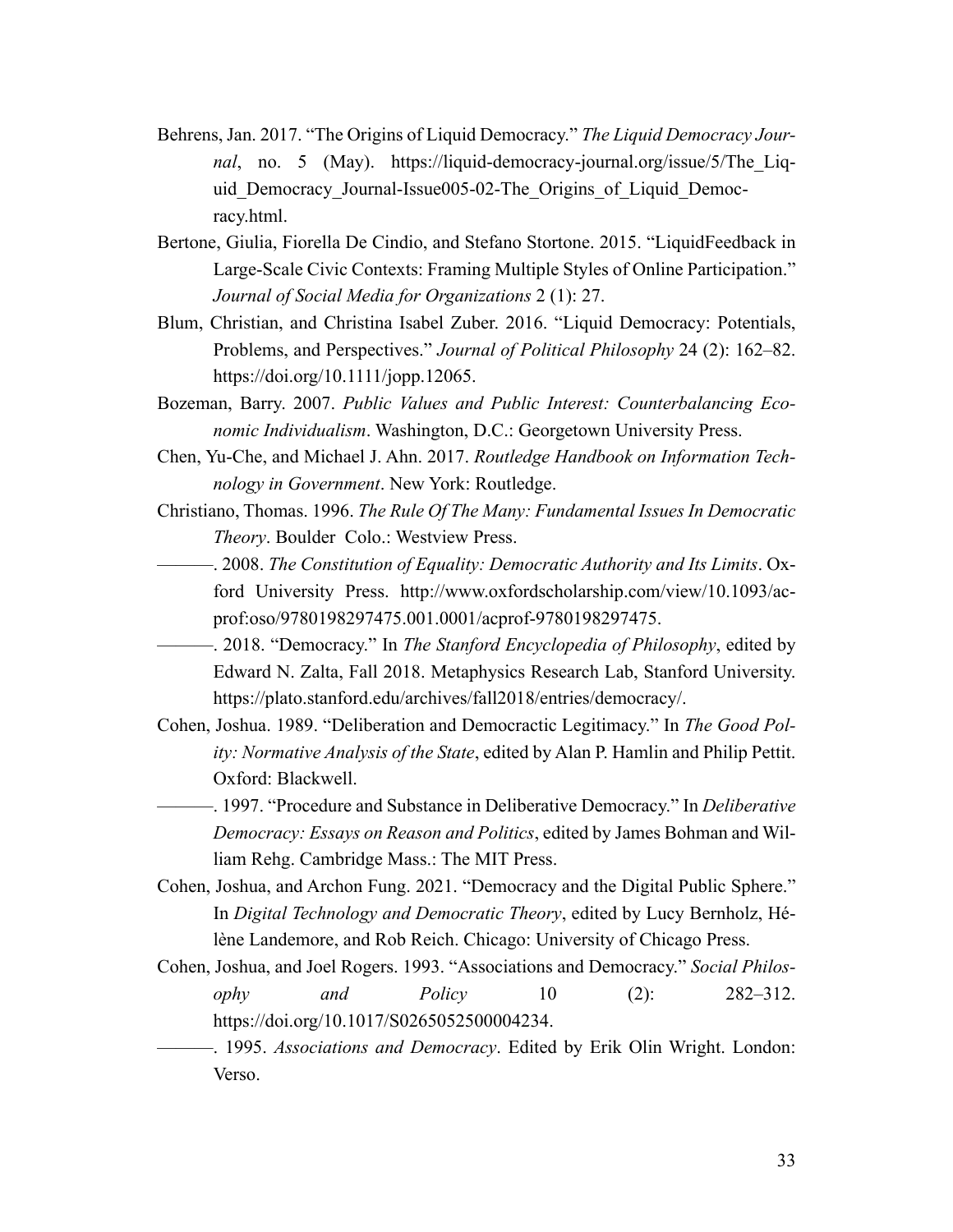- Coleman, Stephen, and Jay G. Blumler. 2009. *The Internet and Democratic Citizenship: Theory, Practice and Policy*. Cambridge University Press.
- Danaher, John. 2016. "The Threat of Algocracy: Reality, Resistance and Accommodation." *Philosophy & Technology* 29 (3): 245–68. https://doi.org/10.1007/s13347-015-0211-1.
- Diamond, Larry. 2010. "Liberation Technology." *Journal of Democracy* 21 (3): 69– 83. https://doi.org/10.1353/jod.0.0190.
- Domingos, Pedro. 2015. *The Master Algorithm: How the Quest for the Ultimate Learning Machine Will Remake Our World*. New York: Basic Books.
- Dryzek, John S., André Bächtiger, Simone Chambers, Joshua Cohen, James N. Druckman, Andrea Felicetti, James S. Fishkin, et al. 2019. "The Crisis of Democracy and the Science of Deliberation." *Science* 363 (6432): 1144–46. https://doi.org/10.1126/science.aaw2694.
- Eagleton-Pierce, Matthew. 2001. "The Internet and the Seattle WTO Protests." *Peace Review* 13 (3): 331–37. https://doi.org/10.1080/13668800120079027.
- Elster, Jon. 1989. "The Market and the Forum: Three Varieties of Political Theory." In *Foundations of Social Choice Theory*, edited by Jon Elster and Aanund Hylland. Cambridge: Cambridge University Press.
- Floridi, Luciano. 2016. "Technology and Democracy: Three Lessons from Brexit." *Philosophy & Technology* 29 (3): 189–93. https://doi.org/10.1007/s13347-016-  $0229-z$ .
- Fuller, Roslyn. 2020. "Digital Democracy Report." Dublin: Solonian Democracy Institute. http://solonian-institute.com/wp-content/uploads/2020/02/DigitalDemocracyReport\_Final.pdf.
- Fung, Archon, Hollie Russon Gilman, and Jennifer Shkabatur. 2013. "Six Models for the Internet + Politics." *International Studies Review* 15 (1): 30–47. https://doi.org/10.1111/misr.12028.
- Gastil, John. 2016. "Building a Democracy Machine: Toward an Integrated and Empowered Form of Civic Engagement." Harvard Kennedy School: Ash Center for Democratic Governance and Innovation. http://ash.harvard.edu/files/ash/files/democracy\_machine.pdf.
- Gastil, John, and Robert C. Richards. 2017. "Embracing Digital Democracy: A Call for Building an Online Civic Commons." *PS: Political Science & Politics* 50 (3): 758–63. https://doi.org/10.1017/S1049096517000555.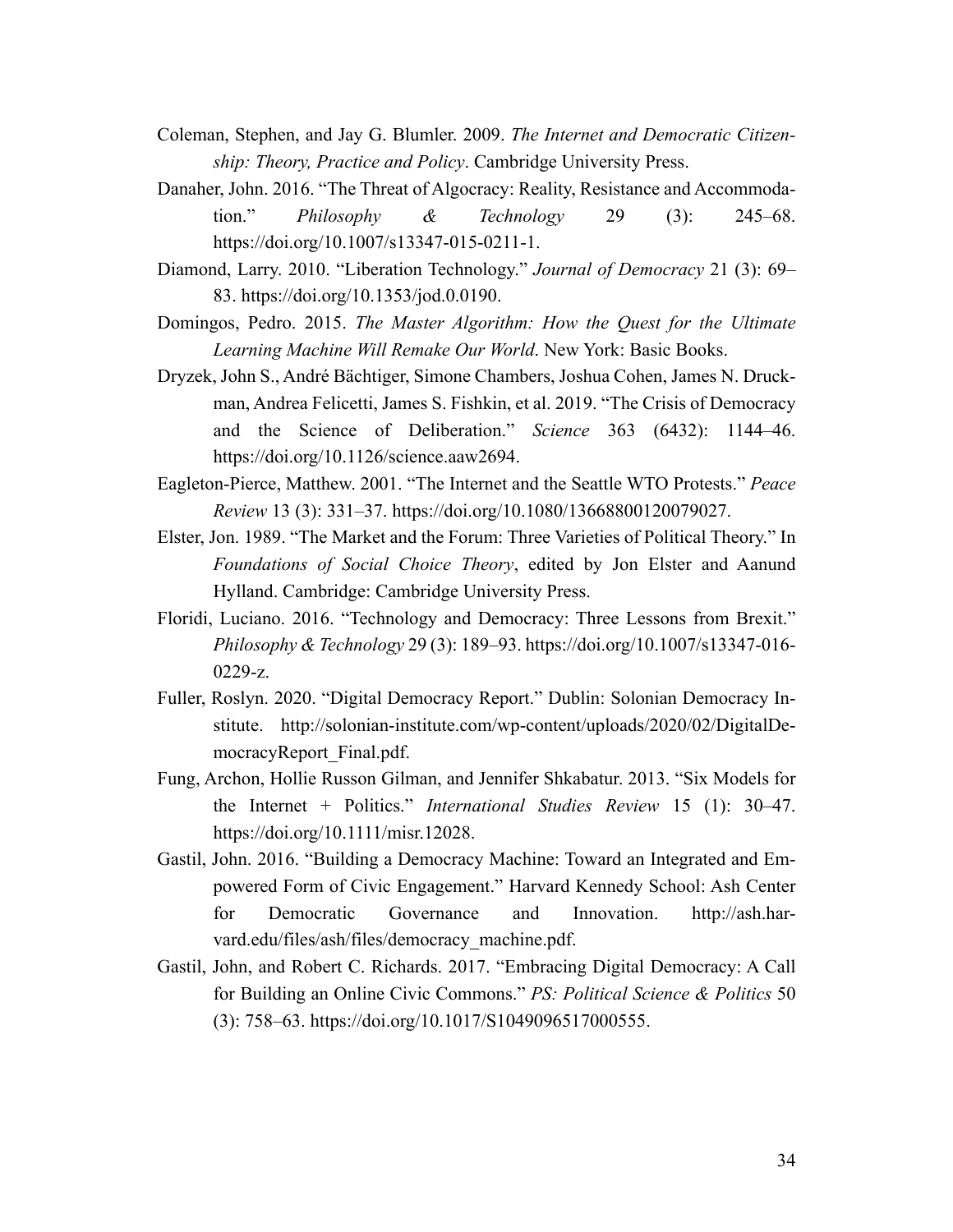- Gordon, Eric, and Jessica Baldwin-Philippi. 2014. "Playful Civic Learning: Enabling Lateral Trust and Reflection in Game-Based Public Participation." *International Journal of Communication* 8 (February): 28.
- Gould, Carol C. 1988. *Rethinking Democracy: Freedom and Social Co-Operation in Politics, Economy, and Society*. Cambridge: Cambridge University Press.
- Guseva, Alya, and Akos Rona-Tas. 2019. "Consumer Credit Surveillance." In *The Oxford Handbook of Consumption*, edited by Frederick F. Wherry and Ian Woodward, 341–57. Oxford: Oxford University Press. https://doi.org/10.1093/oxfordhb/9780190695583.013.16.
- Harari, Yuval Noah. 2017. *Homo Deus: A Brief History of Tomorrow*. New York: HarperCollins.
- Heath, Joseph. 2020. *The Machinery of Government: Public Administration and the Liberal State*. Oxford: Oxford University Press.
- Hidalgo, César. 2018. *A Bold Idea to Replace Politicians*. Ted. https://www.ted.com/talks/cesar\_hidalgo\_a\_bold\_idea\_to\_replace\_politicians.
- Hindman, Matthew. 2009. *The Myth of Digital Democracy*. Princeton, N.J.: Princeton University Press.
- Howard, Philip N., and Muzammil M. Hussain. 2011. "The Upheavals in Egypt and Tunisia: The Role of Digital Media." *Journal of Democracy* 22 (3): 35–48. https://doi.org/10.1353/jod.2011.0041.
- ———. 2013. *Democracy's Fourth Wave?* Oxford: Oxford University Press. https://books.google.com/books/about/Democ-

racy s Fourth Wave.html?hl=de&id=ayHOyrmmT8kC.

- Kolodny, Niko. 2014. "Rule Over None I: What Justifies Democracy?" *Philosophy & Public Affairs* 42 (3): 195–229. https://doi.org/10.1111/papa.12035.
- Lafont, Cristina. 2015. "Deliberation, Participation, and Democratic Legitimacy: Should Deliberative Mini-Publics Shape Public Policy?" *Journal of Political Philosophy* 23 (1): 40–63. https://doi.org/10.1111/jopp.12031.
- Lalley, Steven, and E. Glen Weyl. 2017. "Quadratic Voting: How Mechanism Design Can Radicalize Democracy." SSRN Scholarly Paper ID 2003531. Rochester, NY: Social Science Research Network. https://doi.org/10.2139/ssrn.2003531.
- Landemore, Hélène. 2013. *Democratic Reason: Politics, Collective Intelligence, and the Rule of the Many*. Princeton, N.J.: Princeton University Press.
- Lepore, Jill. 2020. *If Then: How the Simulmatics Corporation Invented the Future*. Liveright Publishing.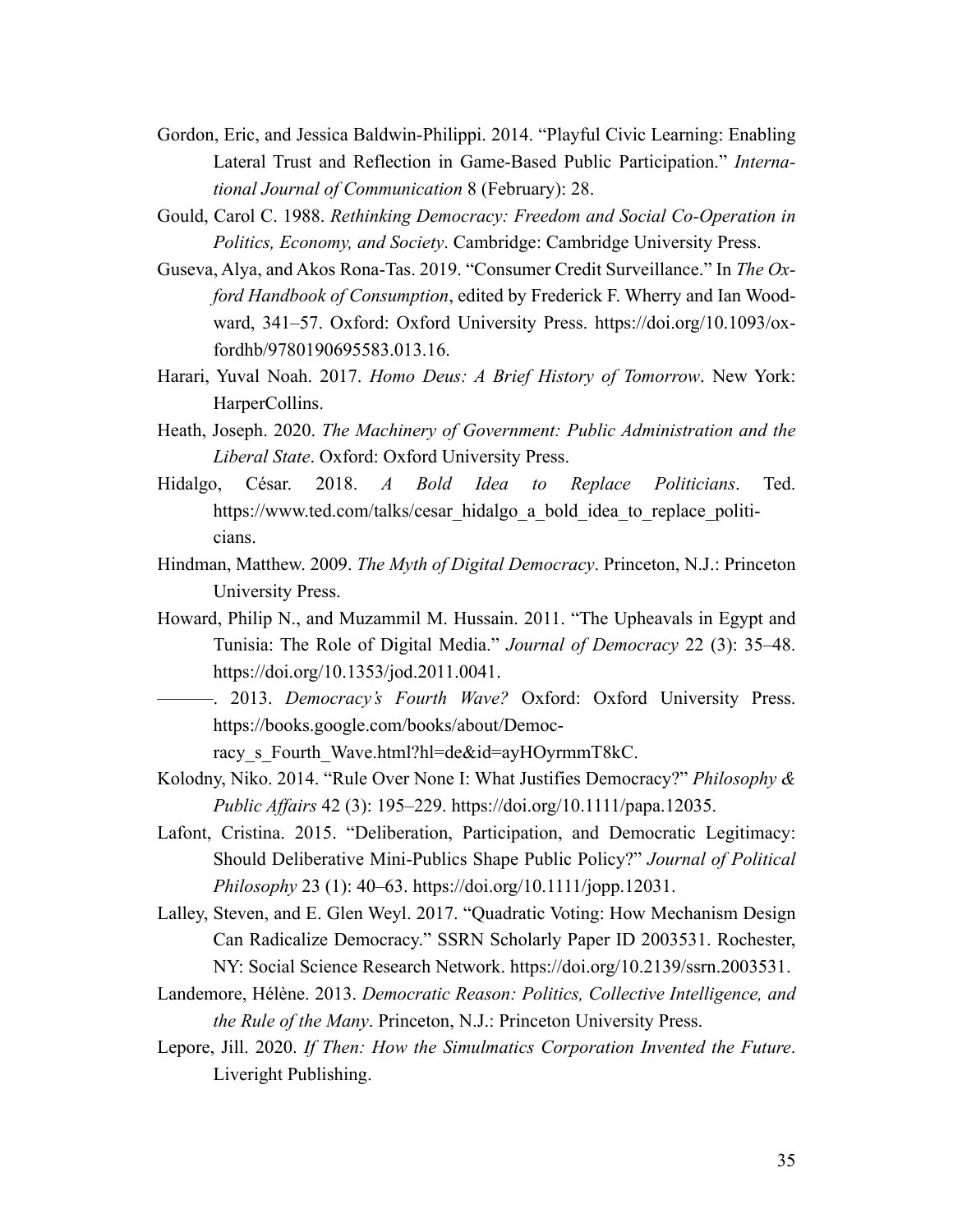- Lerner, Josh. 2014. *Making Democracy Fun: How Game Design Can Empower Citizens and Transform Politics*. Cambridge Mass.: The MIT Press.
- Levine, David K. 2020. "Radical Markets by Eric Posner and E. Glen Weyl: A Review Essay." *Journal of Economic Literature* 58 (2): 471–87. https://doi.org/10.1257/jel.20191533.
- Liang, Fan, Vishnupriya Das, Nadiya Kostyuk, and Muzammil M. Hussain. 2018. "Constructing a Data-Driven Society: China's Social Credit System as a State Surveillance Infrastructure." *Policy & Internet* 10 (4): 415–53. https://doi.org/10.1002/poi3.183.
- Lim, Merlyna. 2018. "Roots, Routes, and Routers: Communications and Media of Contemporary Social Movements." *Journalism & Communication Monographs* 20 (2): 92–136. https://doi.org/10.1177/1522637918770419.
- Lim, Merlyna, and Mark E. Kann. 2008. "Politics: Deliberation, Mobilization and Networked Practices of Agitation." In *Networked Publics*, edited by Kazys Varnelis, 77–108. Cambridge Mass.: The MIT Press.
- Loh, Wulf. 2019. "The Gamification of Political Participation." *Moral Philosophy and Politics* 6 (2): 261–80. https://doi.org/10.1515/mopp-2018-0037.
- Lyon, Aidan. 2016. "Data." In *The Oxford Handbook of Philosophy of Science*, edited by Paul Humphreys. Oxford: Oxford University Press.
- Mansbridge, Jane J. 1983. *Beyond Adversary Democracy*. Chicago: University of Chicago Press.
- Mill, John Stuart. 1859. *On Liberty*. Edited by David Bromwich and George Kateb. New Haven and London: Yale University Press [2003].
- Morozov, Evgeny. 2011. "Liberation Technology: Whither Internet Control?" *Journal of Democracy* 22 (2): 62–74. https://doi.org/10.1353/jod.2011.0022.
	- $-$ . 2014. To Save Everything, Click Here: The Folly of Technological Solution*ism*. New York: PublicAffairs.
- ———. 2019. "Digital Socialism?" *New Left Review* 116 (June): 33–67.
- Nabatchi, Tina. 2018. "Public Values Frames in Administration and Governance." *Perspectives on Public Management and Governance* 1 (1): 59–72. https://doi.org/10.1093/ppmgov/gvx009.
- Nabatchi, Tina, and Ines Mergel. 2010. "Participation 2.0: Using Internet and Social Media: Technologies to Promote Distributed Democracy and Create Digital Neighborhoods." In *The Connected Community: Local Governments as Partners in Citizen Engagement and Community Building*, edited by James H Svara and Janet Denhardt. Phoenix, AZ: Alliance for Innovation.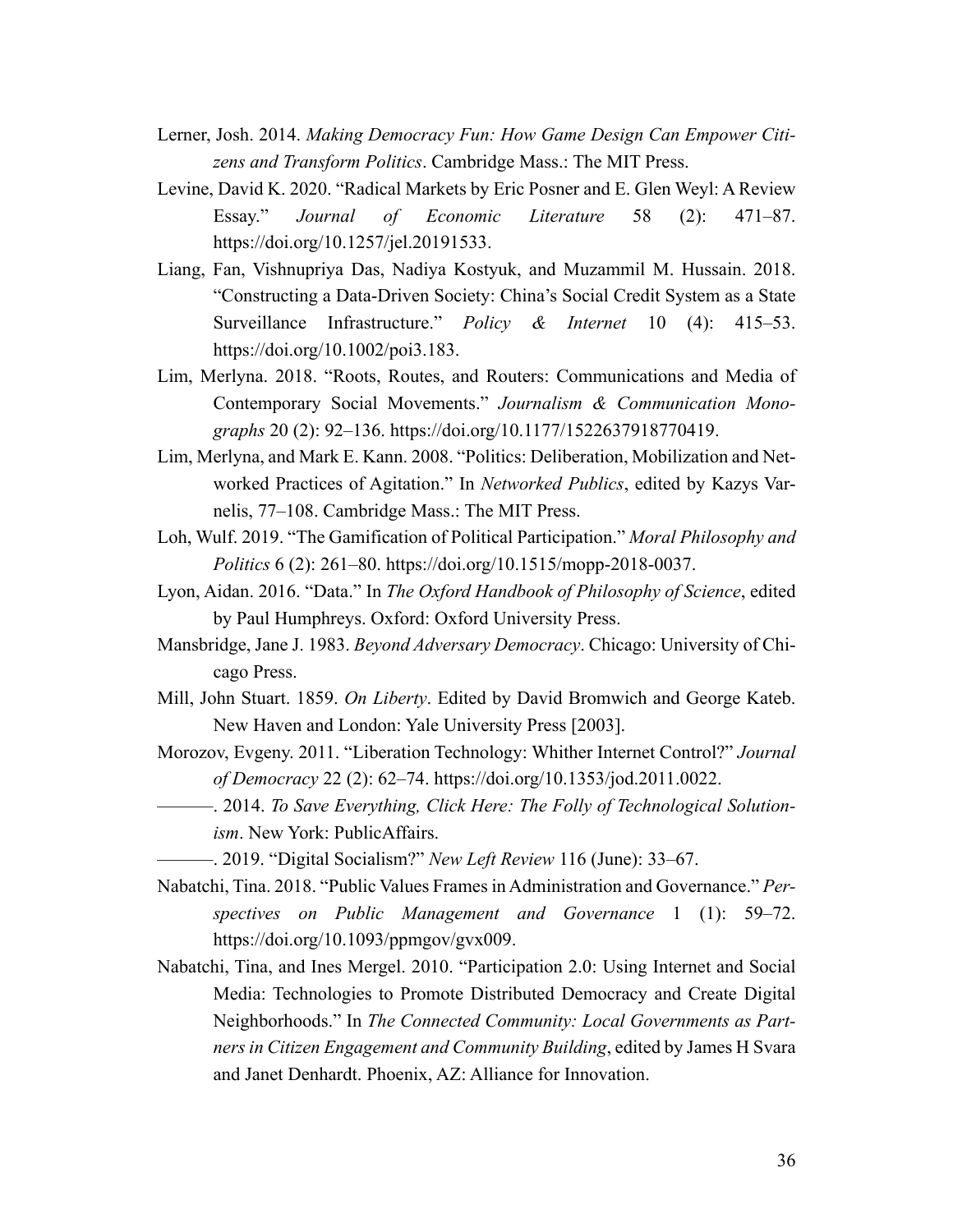- Newsom, Gavin. 2013. *Citizenville: How to Take the Town Square Digital and Reinvent Government*. New York: Penguin Press.
- NIST. 2012. "Accessible Voting Technology." National Institute of Standards and Technology. December 18, 2012. https://www.nist.gov/itl/voting/accessiblevoting-technology.
- Noveck, Beth Simone. 2009. *Wiki Government: How Technology Can Make Government Better, Democracy Stronger, and Citizens More Powerful*. Washington, D.C.: Brookings Institution Press.
- ———. 2018. "Crowdlaw: Collective Intelligence and Lawmaking." *Analyse & Kritik* 40 (2): 359–80. https://doi.org/10.1515/auk-2018-0020.
- Perez, Oren. 2020. "Collaborative Е-Rulemaking, Democratic Bots, and the Future of Digital Democracy." *Digital Government: Research and Practice* 1 (1): 8:1- 8:13. https://doi.org/10.1145/3352463.
- Peter, Fabienne. 2021. "Epistemic Norms of Political Deliberation." In *Routledge Handbook of Political Epistemology*, edited by Michael Hannon and Jeroen de Ridder. New York: Routledge.
- Pitkin, Hanna Fenichel. 1967. *The Concept of Representation*. Berkeley and Los Angeles: University of California Press.
- Posner, Eric A., and E. Glen Weyl. 2017. "Quadratic Voting and the Public Good: Introduction." *Public Choice* 172 (1): 1–22. https://doi.org/10.1007/s11127-017- 0404-5.
- -. 2018. Radical Markets: Uprooting Capitalism and Democracy for a Just So*ciety*. Princeton, N.J.: Princeton University Press.
- Posner, Richard A. 2003. *Law, Pragmatism, and Democracy*. Cambridge Mass.: Harvard University Press.
- Przeworski, Adam. 1999. "Minimalist Conception of Democracy: A Defense." In *Democracy's Value*, edited by Ian Shapiro and Casiano Hacker-Cordón. Cambridge: Cambridge University Press.
- Rawls, John. 1971. *A Theory of Justice*. 1999 Revised edition. Cambridge Mass: Harvard University Press.
	- ———. 1993. *Political Liberalism*. New York: Columbia University Press.
- Schlozman, Kay Lehman, Henry E. Brady, and Sidney Verba. 2018. *Unequal and Unrepresented: Political Inequality and the People's Voice in the New Gilded Age*. Princeton, N.J.: Princeton University Press.